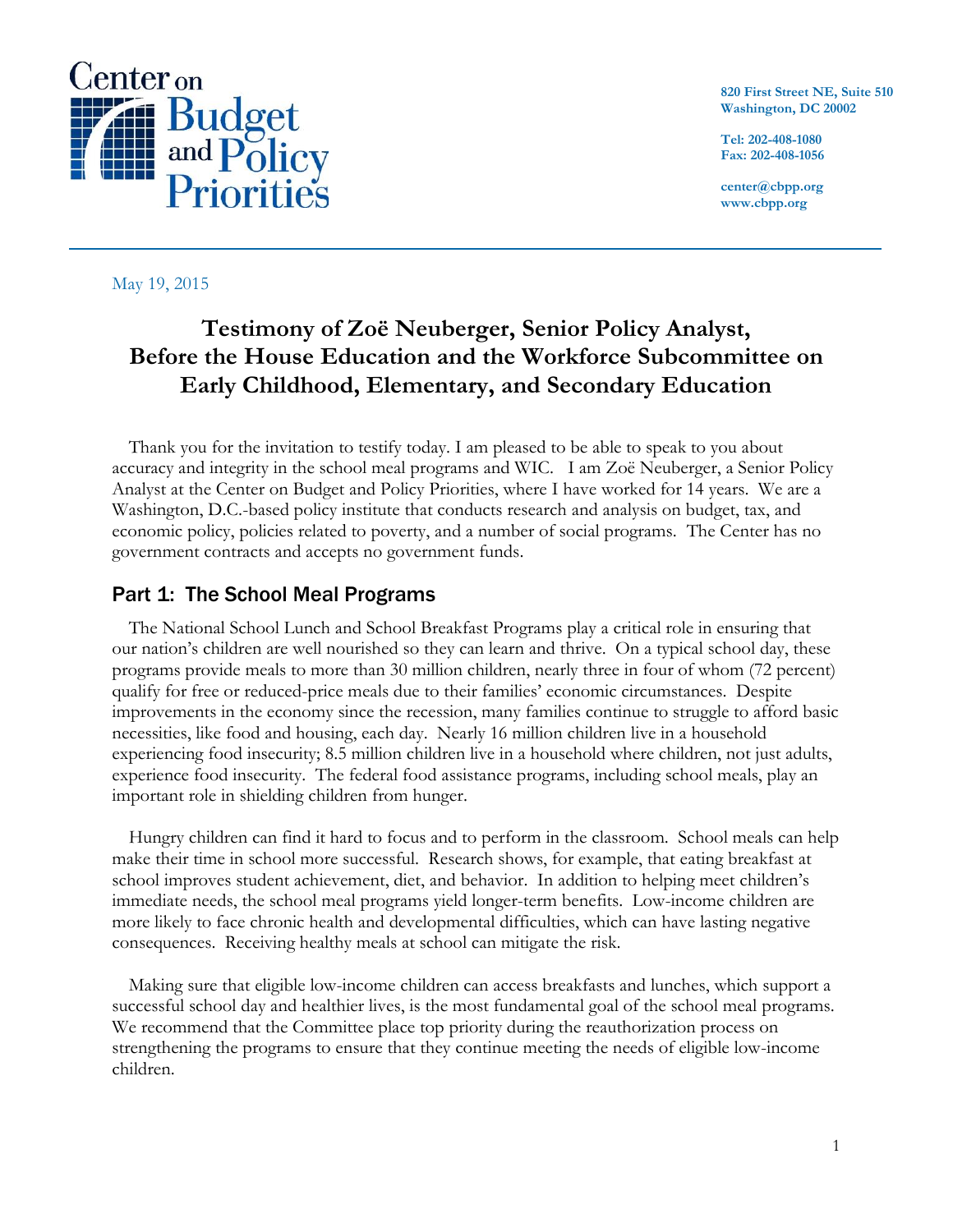At the same time, the programs must also endeavor to ensure that federal meal subsidies are provided only for meals that meet program requirements and only to children who qualify for them. Delivering the correct benefit to each child is a fundamental aspect of sound stewardship and a core responsibility of the programs. Moreover, public support of these very important programs is compromised if federal funds are not used as intended due to problems with program administration and operation.

My testimony will address this issue in four sections: a review of the school meal eligibility determination and counting and claiming processes, a discussion about the kinds of errors that occur during these processes, a review of the efforts in the 2004 reauthorization law to address errors, and a framework for assessing errorreduction policy proposals, including steps already taken as well as recommendations for areas to explore to make further progress on improving program accuracy.

# Eligibility for Federal School Meals Subsidies

TABLE 1

### School Breakfast Program 2014-2015 Reimbursement Rates\*

| <b>Meal Category</b> | Rate $**$ |
|----------------------|-----------|
| Free                 | \$1.62    |
| <b>Reduced Price</b> | \$1.32    |
| Paid                 | \$0.28    |

\*These rates apply in the contiguous states. For the higher rates for Alaska and Hawaii, see

[http://www.fns.usda.gov/sites/default/files/cn/NAPs14-15chart.pdf.](http://www.fns.usda.gov/sites/default/files/cn/NAPs14-15chart.pdf)

\*\*Schools that serve more than 40 percent of their lunches to children who qualify for free or reduced-price meals (among other criteria) receive an extra 31 cents in "severe need" reimbursement for each free or reduced-price breakfast.

TABLE 2

# National School Lunch Program 2014-2015 Reimbursement Rates\*

| Rate $**$ |
|-----------|
| \$2.98    |
| \$2.58    |
| \$0.28    |
|           |

\* These rates apply in the contiguous states. For the higher rates for Alaska and Hawaii, see

[http://www.fns.usda.gov/sites/default/files/cn/NAPs14-15chart.pdf.](http://www.fns.usda.gov/sites/default/files/cn/NAPs14-15chart.pdf)

\*\*School districts that serve more than 60 percent of their lunches to children who qualify for free or reduced-price meals receive an extra 6 cents per meal for each meal category. Each meal, regardless of category, also receives 24.75 cents worth of commodities from the federal government.

Generally, public or nonprofit private schools may participate in the school lunch or breakfast program. The school districts that choose to take part get cash subsidies from the U.S. Department of Agriculture (USDA) for each meal they serve; they also receive some foods for each lunch they serve. In return, they must serve meals that meet federal requirements and must offer free or reduced-price meals to eligible children.

Any child at a participating school may purchase a meal through the National School Lunch Program or the School Breakfast Program. Children from families with incomes at or below 130 percent of the poverty level are eligible for free meals. Those with incomes above 130 percent and at or below 185 percent of the poverty level are eligible for reduced-price meals, for which students can be charged no more than 40 cents for lunch or 30 cents for breakfast. (For the period July 1, 2014, through June 30, 2015, 130 percent of the poverty level is \$31,005 for a family of four; 185 percent is \$44,123.) Children from families with incomes over 185 percent of poverty pay a full price, though their meals are still subsidized to some extent. Local school food authorities set their own prices for full‐price (paid) meals but must operate their meal services as non‐profit programs.

Most of the support USDA provides to school districts through the school meal programs takes the form of a cash reimbursement for each meal served. School districts receive no additional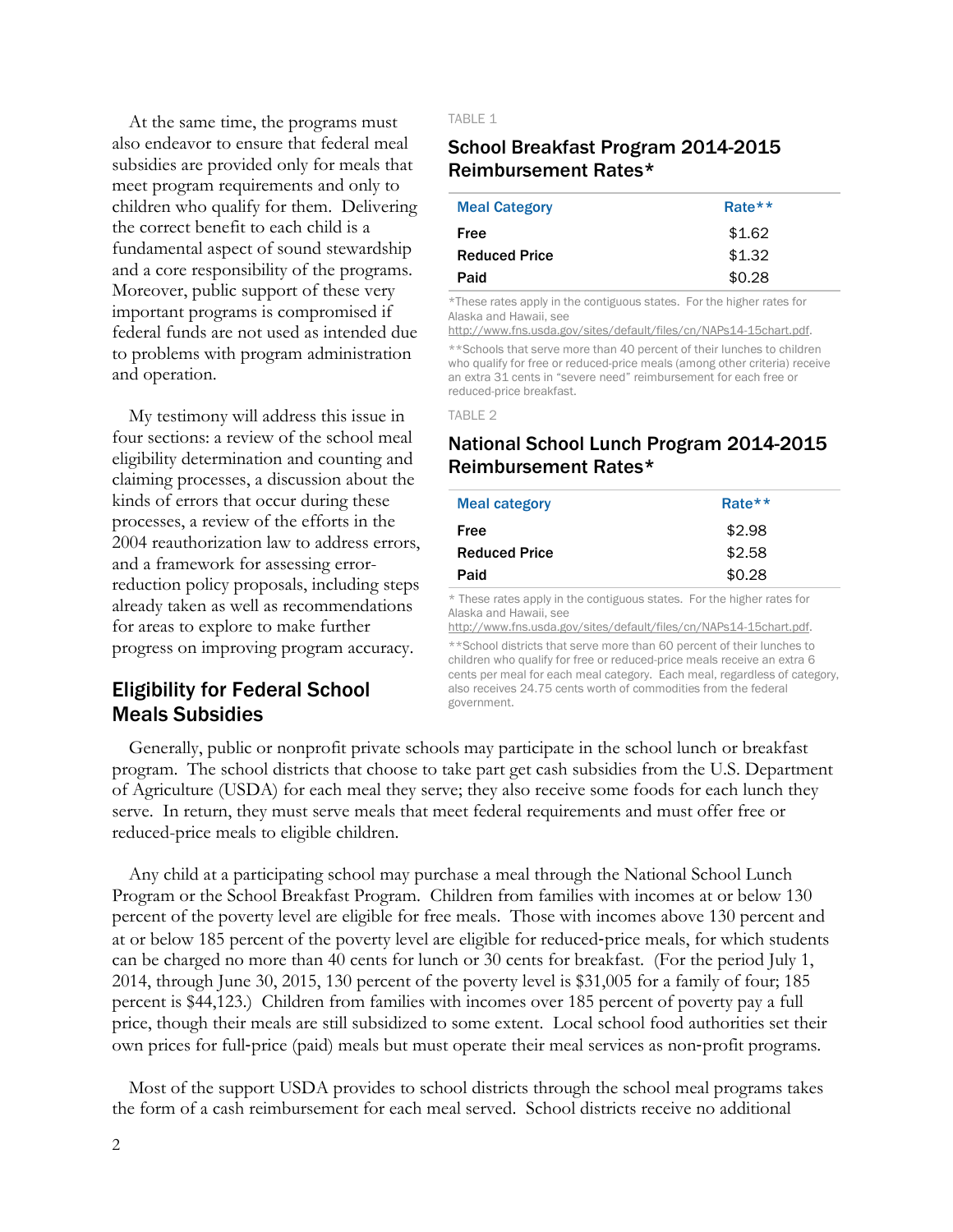federal funds for administrative costs. Tables 1 and 2 show the current (July 1, 2014 through June 30, 2015) basic cash reimbursement rates for breakfasts and lunches.

#### Eligibility Determination Process

Schools must determine which subsidy category students qualify for through an eligibility process. A single determination is made for breakfast and lunch. Federal rules govern eligibility determinations, although they are operationalized in different ways across the roughly 100,000 schools that participate in the meal programs. These schools are spread across over 13,000 school districts, which range from small rural, or charter, districts with a single school to large school systems that serve hundreds of thousands of students daily.

#### **Certification**

When possible, children are approved for free meals based on information from another program, a process known as "direct certification." Children receiving Supplemental Nutrition Assistance Program (SNAP, formerly food stamps) or cash assistance benefits, for example, can be directly certified based on a data-matching process between a student database and the state's human services database. Children who are homeless can be directly certified if identified by the district's designated "homeless liaison." Once approved, children remain eligible for free meals for the rest of the school year, even if household circumstances change.

Children who are not directly certified and whose parents seek help from the free or reduced-price meal programs must apply. The application is often distributed as part of the package of enrollment forms at the start of the school year. Parents typically complete these forms on their own, without assistance. If they have a question about whether to include a certain kind of income, what "gross" income means, or whether to list a relative who's staying with them, clarifications may not be readily available. They could try to find the instructions online or seek out someone at the school to help, but they may instead do their best to provide the information they believe is asked for. If they make a mistake, it would be considered a "household error" that may affect eligibility.

Once a family submits an application, someone at the school or district must review it to calculate household size and income and compare them to federal poverty guidelines. Reviewing applications is rarely a school district employee's expertise or full-time job, as meal applications are submitted and processed primarily in the weeks just before the school year starts. Often, school officials process applications for just a small portion of the year while juggling many responsibilities. If the data from a paper application has to be entered into an electronic system, data entry errors can be made. When adding up income for multiple sources and multiple people, math errors can be made. More and more schools use electronic systems, which reduce opportunities for such errors, but many families still submit paper applications, and in some places that is the only option.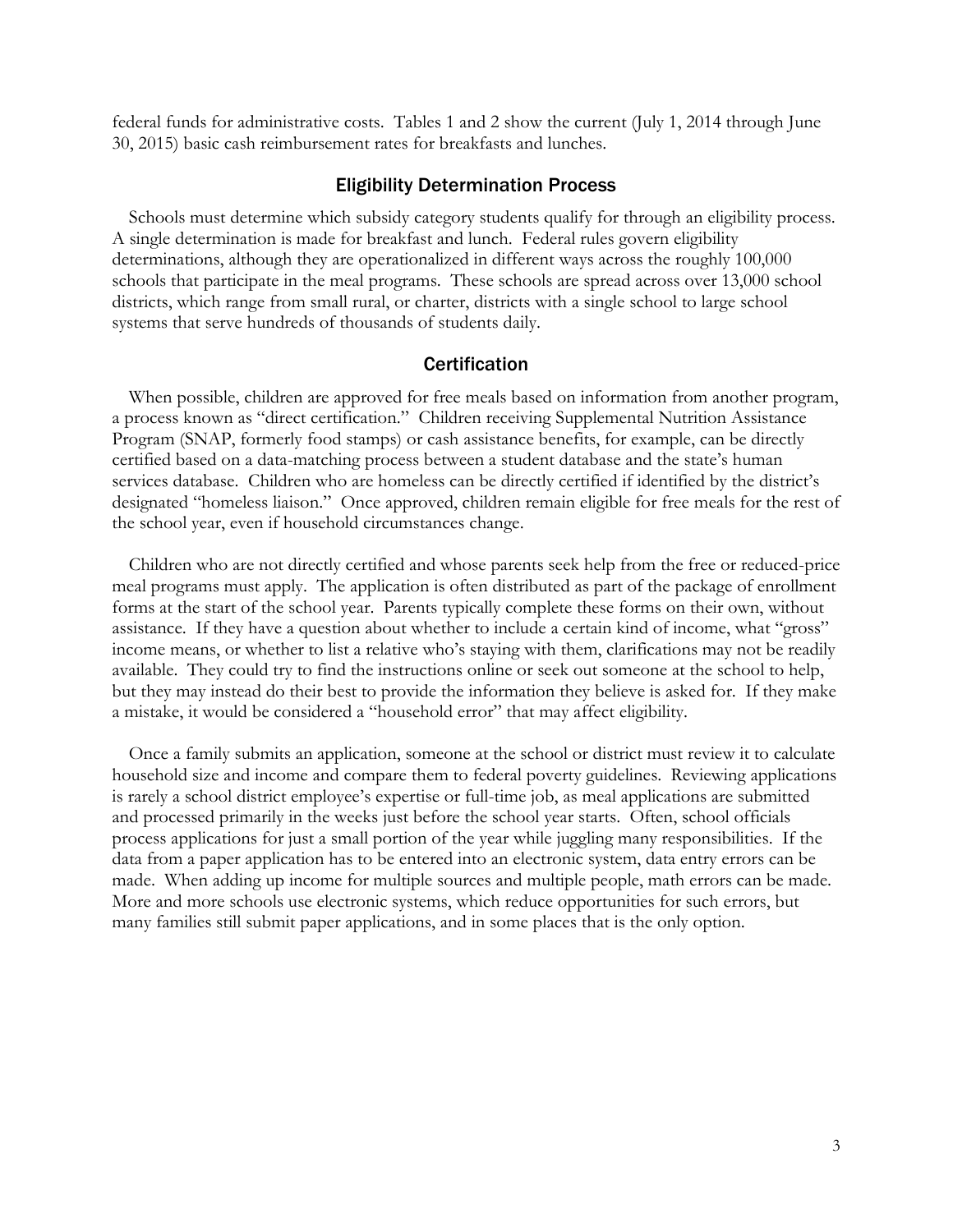### Verification

Once a child is approved based on an application, he or she receives free or reduced-price meals for the remainder of the school year unless the application is selected for eligibility verification. Under the annual verification process, a small sample of applications is selected and the school district must make sure that a correct determination was made based on the information on the application; then, the district confirms the child's eligibility again by obtaining documentation from a third party or the family. Verification is an important part of the eligibility process. It helps reinforce to districts and families the importance of accurate eligibility determinations. And, when the verification process catches errors, it can provide useful information to program operators about potential deficiencies in application and review processes.

If the school district cannot verify eligibility from a third-party source such as the state's human services office (which can inform the school whether the child is enrolled in SNAP, cash assistance, or Medicaid), it must contact the household to ask for documentation of the child's eligibility. If the household does not respond, the child's free or reduced-price meals are terminated. If the household provides satisfactory documentation, the district uses it to assess whether the child may continue to receive free or reduced-price meals.

Usually the verification sample is 3 percent of approved applications (capped at 3,000 in larger districts), selected from applications where monthly income is within \$100 of the limit for free or reduced-price meals. The law targets those with reported income close to the limit because these applications are considered error prone. The process also is designed to encourage districts to obtain documentation from households. This is important because:

- The goal is to verify households' eligibility by reviewing their circumstances.
- Some households may need assistance to understand the verification process.
- Children in households that do not reply lose access to free or reduced-price school meals.

To encourage districts to obtain verification rather than terminate benefits to households, districts that successfully lower their non-response rate can choose the next year between a smaller sample size and selecting the sample at random from all approved applications, either of which is easier than the standard approach.

For the 2013-2014 school year, 35 percent of families selected for verification did not respond and their children stopped receiving free or reduced-price meals, regardless of whether they were actually eligible. The initial eligibility determination was confirmed for 38 percent of verified applications, changed for 24 percent to reduce the subsidy level, and changed for 2 percent to raise the subsidy level. It is important to note that these rates cannot be applied to the whole program because the verification system focuses on the most error-prone certifications.

In addition to this standard annual verification process, school districts must seek documentation of eligibility from applicants if they have reason to believe that the information on a household application is incorrect. This may occur, for example, if a parent employed by the school district does not list his or her correct income information or if the family has completed another form and provided different information. This is called "verification for cause."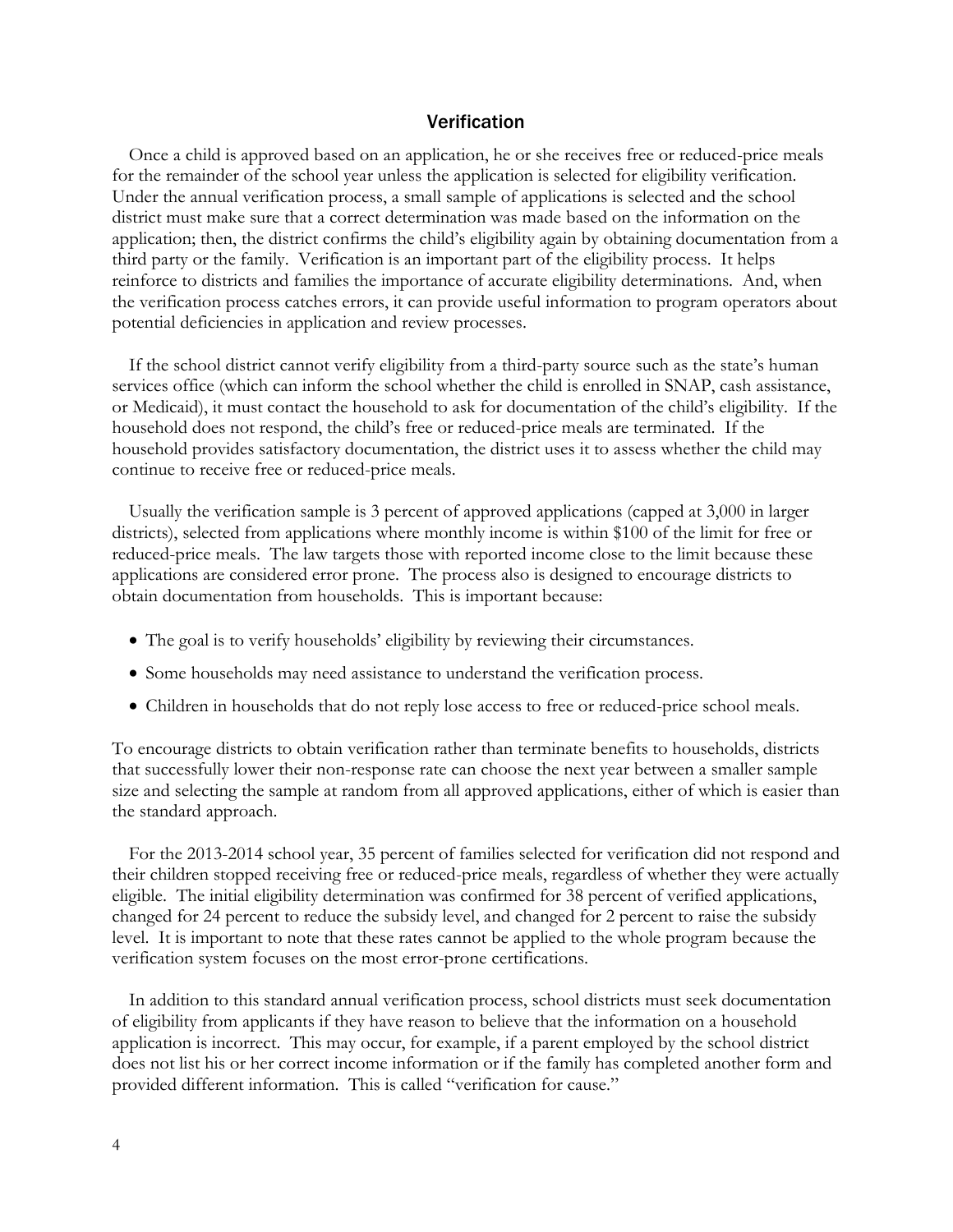The Government Accountability Office's (GAO) 2014 report on school meal verification, *USDA Has Enhanced Controls, but Additional Verification Could Help Ensure Legitimate Program Access*, and this week's report from USDA's Office of the Inspector General (OIG) on its audit of the National School Lunch and School Breakfast Programs, noted that some school districts do not use verification for cause because they are uncertain about the circumstances under which it is permitted. USDA issued guidance in February 2012 clarifying that school districts may use data on the salaries of district employees to identify applications with questionable income data for purposes of conducting verification for cause and added examples of appropriate circumstances in which to conduct verification for cause in the August 2014 *Eligibility Manual for School Meals*.

If a child's free or reduced-price meals are terminated as a result of verification, the family can reapply at any time but must provide income documentation along with the application.

#### Counting and Claiming Process

As noted above, in order for a meal to qualify for a federal subsidy, the school must ensure that the meal meets basic federal nutrition standards, count the meal to obtain reimbursement, and identify whether the child qualifies for the free, reduced-price, or paid subsidy rate. If the child is in the paid category, the school's meal fee is also collected. The counts of children by meal category must be tallied across schools and then submitted by the district to the state child nutrition program office for reimbursement. This aspect of the program is called the "counting and claiming process." It is another area where errors can occur.

Most of the aforementioned activities typically occur at the "point of service," which may be a cafeteria checkout line or the classroom. This process can be rushed. In many districts, students have less than 30 minutes for lunch, which includes time to wait in line, select their food, stop at the register, and eat. In some districts, the person operating the register may have little training or support. Errors in this area, known as "operational errors," are therefore not surprising. Research show that they tend to be concentrated in a limited number of school districts.

Overall, the processes for making eligibility determinations as well as counting and claiming meals for correct reimbursement aim to maximize program accuracy while being navigable for families and administratively feasible for schools and cost-effective for the program.

#### Assessing Errors in the School Meal Programs

USDA oversees the annual verification process and monitors school meal program accuracy. Every few years, USDA conducts the *Access, Participation, Eligibility and Certification* (APEC) study; the one released this week examined the 2012-2013 school year and built on one for the 2005-2006 school year. This study entails a comprehensive review of program accuracy with respect to eligibility and reimbursements. Household interviews are conducted to determine whether students were certified for the right category and whether the verification process resulted in needed corrections. Monitors observe cafeterias to determine whether only meals that meet nutrition standards are reimbursed and to determine whether schools count and claims meals accurately. The report helps make transparent the areas where errors occur and the ways in which state child nutrition and district officials can help schools improve accuracy.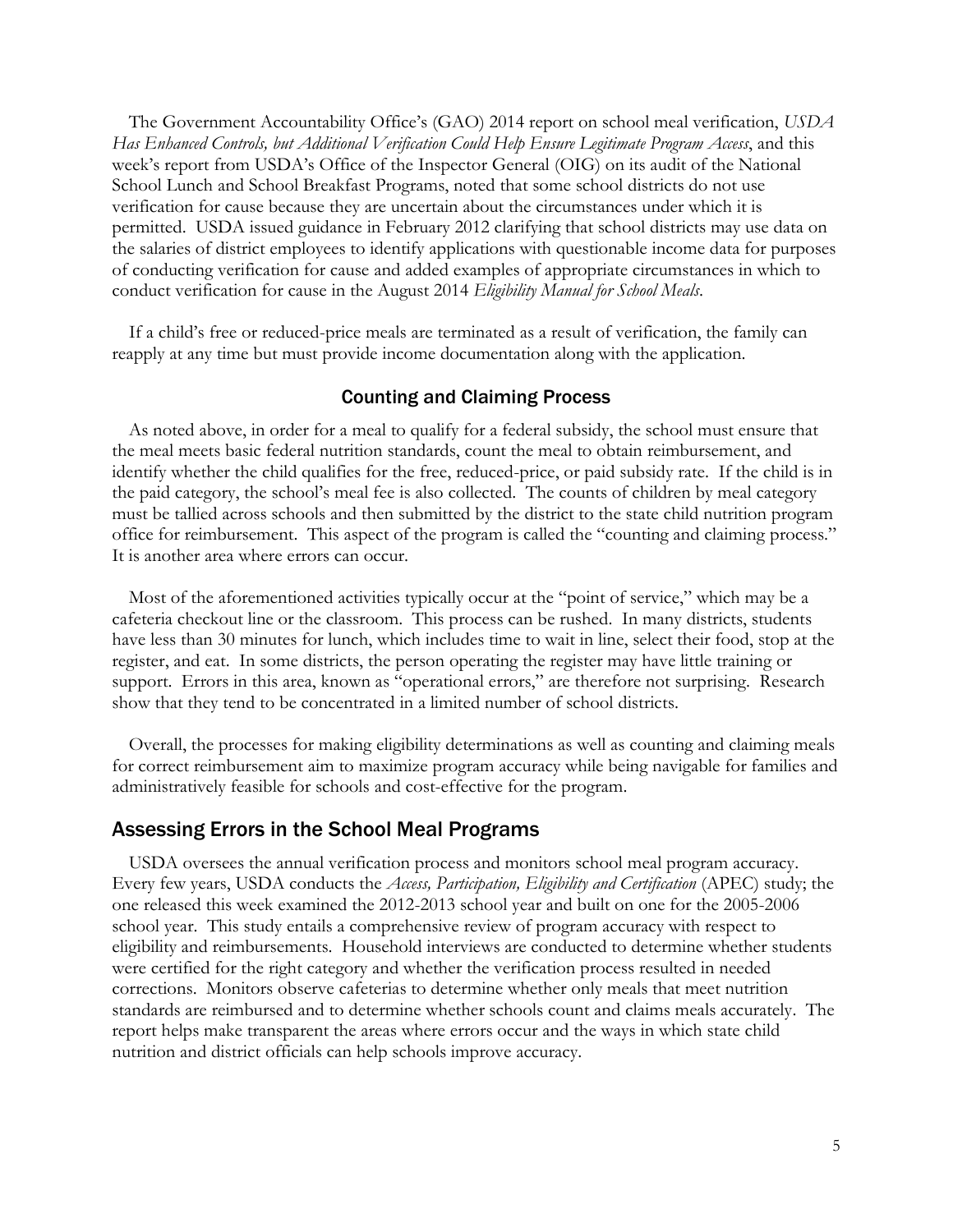The APEC report serves as a comprehensive audit of how well the program is managing each of these steps. In addition, it helps clarify the types of errors that occur:

- Certification errors that result from household errors, including math errors, unintentional mistakes, and deliberate misreporting;
- Certification errors that result from school clerk errors, including data entry errors, math errors, and fraud; and
- Counting and claiming errors, including reimbursements for meals that do not meet nutrition standards and math errors when tallying meals across a district or state.

In each category, APEC disaggregates overpayments and underpayments, which allows for a calculation of net costs and helps target interventions. Although the overall extent of improper payments remains consistent with the levels found in the earlier study, the share of children approved for the wrong meal category has been reduced slightly and errors associated with incorrectly tallying meal counts have been greatly reduced.

#### Certification Errors

Certification errors are mistakes by school staff or parents that cause children to receive higher or lower subsidies than they qualify for.

Household errors can result when a parent reports take-home pay net of withholding, instead of gross pay, on a school meal application or calculates a household's monthly income by multiplying its weekly income by 4 instead of 4.33 (the number of weeks in the average month). Consider a household of four with weekly earnings of \$610. Calculating their monthly income by multiplying that figure by 4 would result in \$2,440, whereas multiplying by 4.3 would result in \$2,623. The former monthly income qualifies for free meals; the latter qualifies for reduced-price meals.

Similarly, forgetting to include a household member, such as a grandparent, on an application can result in overstating the household's income relative to the poverty line. As a result, the children in the household might get a lower subsidy than they qualify for.

Household errors also include intentional misstating of income in order to qualify for free or reduced-price meals. There is often no way to distinguish an accidental misstatement of income from a deliberate one, but it is important to recognize that most errors are likely unintentional. Nearly three-quarters (74 percent) of the underpayments associated with certification errors that APEC found for the 2012-2013 school year resulted from incorrect reporting by households. Because these households are unlikely to have deliberately reported information that reduced their own benefits, this finding highlights some parents' difficulty in understanding school meal applications.

Examples of administrative certification errors by school districts include transposing a number when entering data from a paper application into a data management system, applying the wrong income threshold, and making a math error when combining income obtained from multiple sources at different frequencies.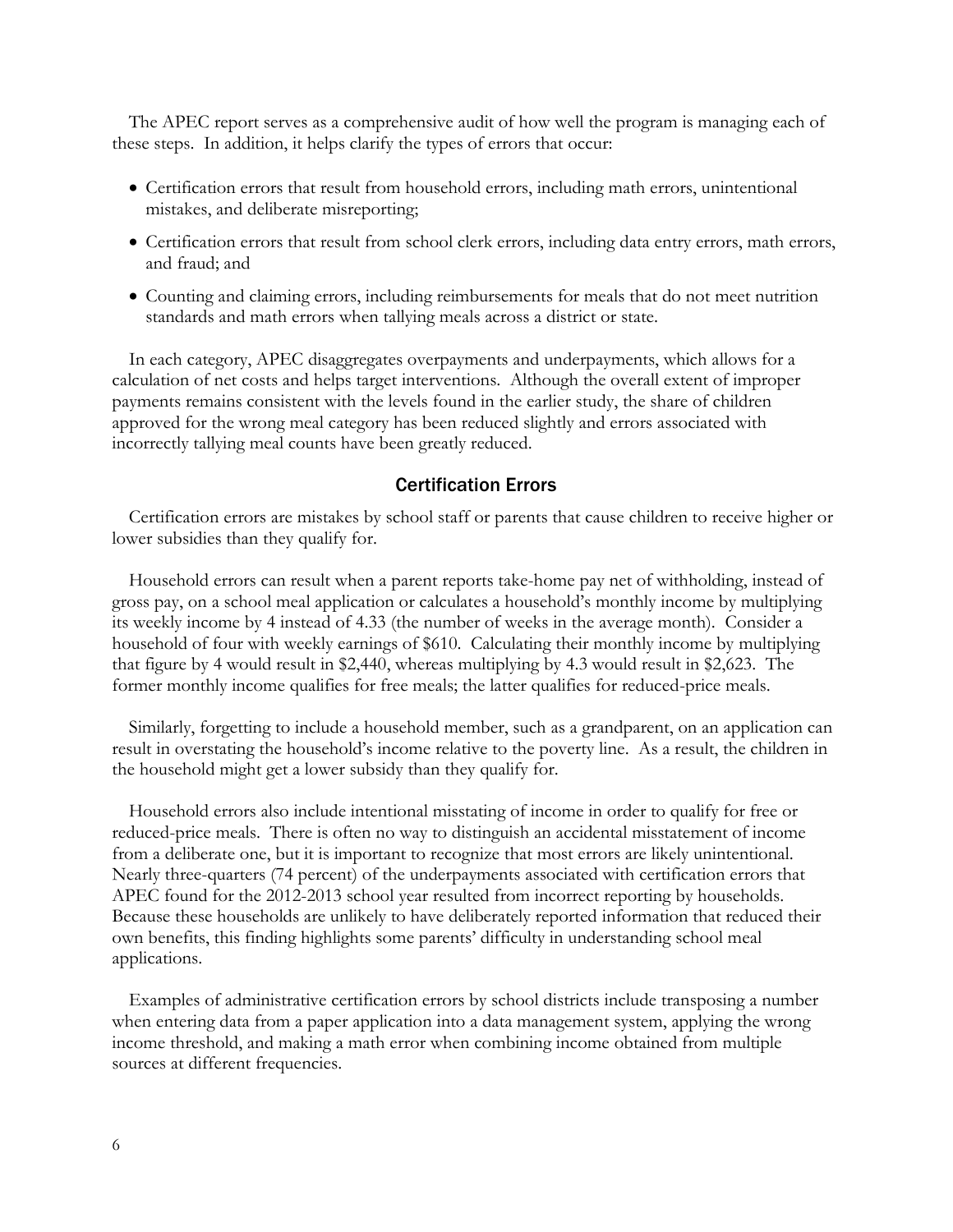#### Operational Errors

While the focus of the May 2014 GAO report and this week's OIG report is the eligibility determination process, it is important to keep in mind that eligibility is only one source of program error. Operational errors are administrative mistakes by cashiers or school administrative staff that result in miscounts of the number of subsidized meals served in a given category. Typical examples include counting a meal that does not meet the nutritional requirements for reimbursement or incorrectly adding up the number of meals served at all schools in a district or state. The kinds of training and administrative oversight needed to prevent errors like these are very different than the kind of policy responses that can reduce certification error.

Operational errors can happen when the cafeteria is crowded and there is limited time to move many students through. There can also be trade-offs between reducing errors and reducing plate waste. If the server puts required foods on the plate with no student choice, there's less room for error and the line moves more quickly. Children, however, may not eat as much as they would if they had some choice and may throw away unwanted items. Likewise, putting robust checks in place at the register to ensure that each meal is categorized and counted correctly can cause the line to move more slowly, leaving children with less time to eat or necessitating that districts extend the lunch period.

Operational errors are also more likely in school systems that have less technological capacity and rely more heavily on paper processes. If the cashier has to check off each student on a paper list of all students and then make sure the meal meets nutritional standards, the process is more time consuming and error prone than if all students enter their personal account number (which tracks meal categories) into an automated system while the cashier checks the meal. Similarly, adding up the number of meals served by category across schools and days via a paper system creates opportunities for simple math errors. Minor mistakes can also occur in small schools when the cafeteria worker misses a day of work and someone else, often a front-office staffer or the principal, steps in to check out students during the lunch period.

To be clear, most schools count and claim meals correctly every day. But it is important to understand how the design and staffing of the system across 100,000 schools each day can contribute to honest errors.

#### Underpayments and Overpayments

It is also important to keep in mind that improper payments include underpayments as well as overpayments. The APEC study found that as a result of certification errors, 12 percent of children who applied for school meals received higher subsidies than they were eligible for. But certification errors also resulted in 8 percent of applicants getting *lower* subsidies than they were eligible for, causing them to miss out on needed benefits. And, the improper denial rate is very high. More than one-quarter of the children who were denied free or reduced-price meals should have received them.

While underpayments have the negative consequence of needy children not getting the meals for which they are eligible, they do lower federal costs. To identify the cost of errors to the federal government, one must subtract underpayments from overpayments to obtain a net figure. The net cost to the federal government of the errors studied was about \$1.4 billion.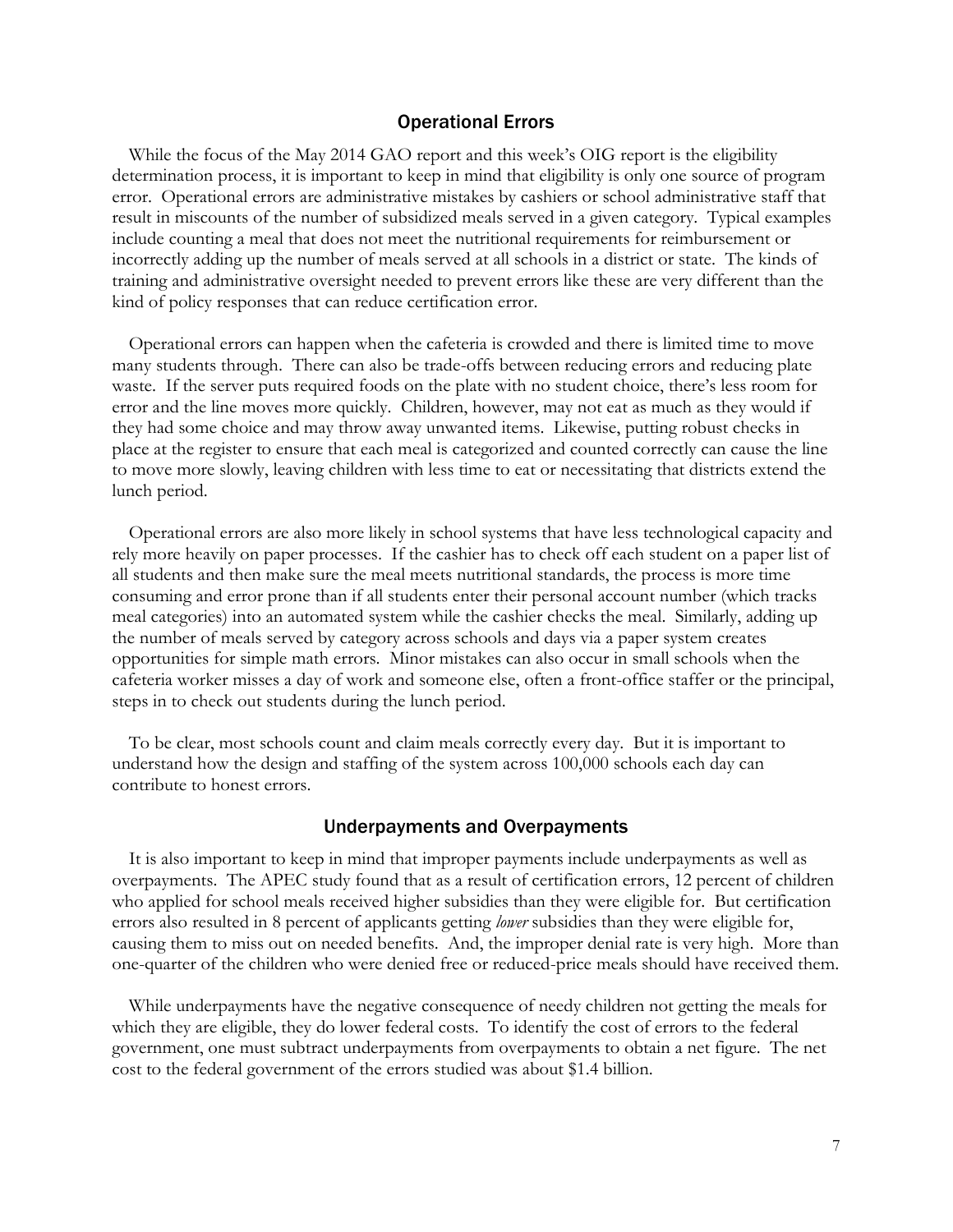#### Making Sense of Different Errors

Adding up the different kinds of improper payments does not clarify the best ways to improve program accuracy and accountability. Different types of errors require different interventions. A math error by a school official requires a different response that a math error by a family. An antiquated paper application system requires a different response than a cashier who isn't properly trained to identify meals that meet federal standards. And different kinds of responses have widely different costs.

Errors that result from design or operational flaws, such as confusing forms or lack of time for meals, may be addressable through modest design improvements that may not cost much or through technical assistance on best practices. Errors that result from poorly trained staff or lack of automation can require significant investments. Errors that result from individuals seeking to defraud the program are likely specific to small numbers of individuals and typically require more targeted interventions.

To prioritize, it's important to look at the magnitude and scope of different kinds of error. Policymakers also must consider how much in new funds it makes sense to invest in error reduction and whether those resources are best devoted to error reduction at all. The Center on Budget and Policy Priorities' focus is to develop error-reduction strategies that do not cause eligible low-income children to lose free and reduced-price meals, do not overly burden schools that are already stretched thin trying to educate children, are effective and adequately financed, and do not cost more than they save.

# Efforts in the 2004 Reauthorization to Address Error in the School Meal Programs

As Congress began developing the reauthorization legislation eventually enacted in 2004, some policymakers were concerned that ineligible children were being approved for free or reduced-price meals. Some suggested mandating that schools verify a larger share of approved applications. School officials, in turn, were deeply concerned at the possibility of new unfunded mandates and many believed that such efforts would cause eligible low-income children to lose access to school meals.

Research had consistently shown that a substantial portion of families that do not respond to the verification notice are actually eligible for free or reduced-price meals. They may fail to respond because they don't receive the notice, cannot read it, do not understand it, or are reluctant to share income information with school staff. We also worry that parents may not understand the consequences of failing to respond — particularly if their children do not inform them that they have lost eligibility for free or reduced-price meals or if the school begins charging parents but doesn't send home a bill for several weeks.

To inform the reauthorization debate, USDA conducted several studies on the impacts of expanded verification. It briefly described its findings in *NSLP Certification Accuracy Research — Summary of Preliminary Findings* in 2003 and several volumes detailing each study. We summarized them in a 2003 report *What We Have Learned from FNS' New Research Findings about Overcertification in the School Meals Programs*. As with GAO's May 2014 report and this week's OIG report, these studies did not involve nationally representative samples, but their findings can inform policy development.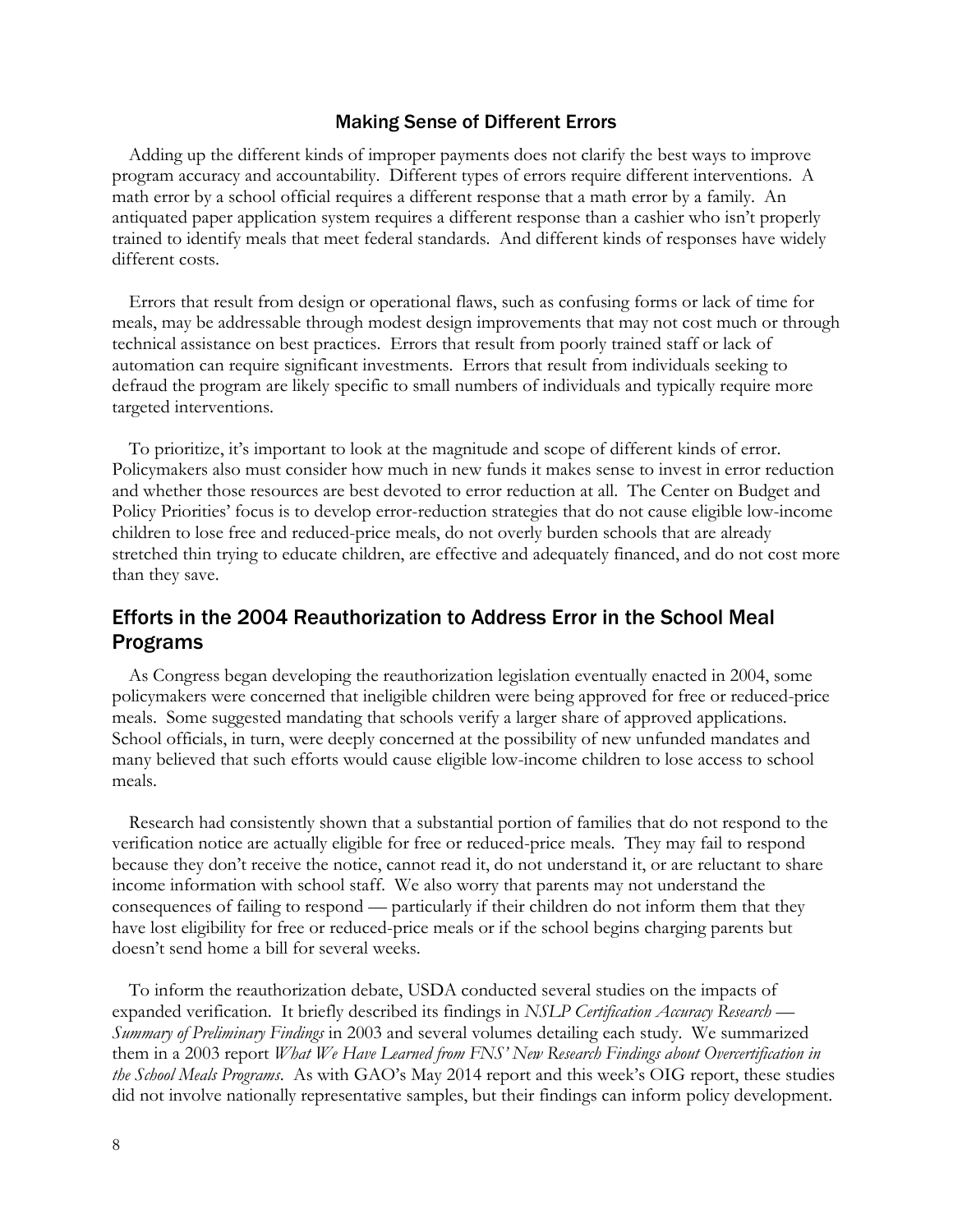- Expanded income documentation requirements did not reduce the extent to which ineligible children were certified to receive free or reduced-price meals.
- Expanded income verification requirements led substantial numbers of *eligible* children to lose free or reduced-price meals. In metropolitan areas, children in more than one of every three families selected for income verification lost their free or reduced-price meal benefits despite being eligible. For every *in*eligible child that lost benefits as a result of verification, at least one *eligible* child lost benefits as well.

As a result of these findings, Congress wisely focused on reducing opportunities for error and strengthening the verification process, rather than expanding verification or income documentation. In the Child Nutrition and WIC Reauthorization Act of 2004, the focus of verification sampling was shifted to error-prone applications (those close to the income limits for free or reduced-price meals). School districts were permitted to use Medicaid data to verify eligibility.

School districts were also required to follow up with households that do not initially respond to the verification notice. Despite an increased focus on obtaining responses to verification notices, more than one in three families selected for verification (35 percent) for the 2013-2014 school year did not respond. While some were likely ineligible, the research indicates that many eligible families likely lost access to school meals or reapplied following the verification process, which creates more paperwork for schools.

These findings also reveal why the recommendation in this week's OIG report to require income documentation at the time of application is unlikely to effectively prevent certification errors but would substantially increase the workload for school districts and result in eligible low-income children not applying for free or reduced-price school meals. USDA found that requiring income documentation at the time of application, which was then used to certify students, did not reduce the extent to which ineligible children were approved for free or reduced-price meals, which is the main argument in favor of this policy noted in the OIG report. But having to gather such documentation did deter eligible families from applying.

Even if districts did not use the documentation unless the application was selected for verification, as the OIG report recommends, collecting, managing, and storing large quantities of new documentation would create a significant new workload for school districts. They would need a process for maintaining documents submitted with applications, which are currently usually only a single page. They would need more file storage capacity or an electronic scanning and document management system. They would also need to ensure that sensitive personal information, such as that on pay stubs, was kept securely and that all confidentiality protocols were followed.

## Framework for Strengthening Integrity in the School Meal Programs

We encourage the Committee to consider ways to continue supporting a culture of accountability and continuous improvement in the school meal programs at every level of administration federal, state, and local. Given what we know about the programs' role in addressing child hunger, the challenges for resource-constrained schools in determining eligibility and claiming reimbursements, the extent of errors in different aspects of the program, and previous efforts to improve program accuracy, there is ample information to guide new initiatives in this area.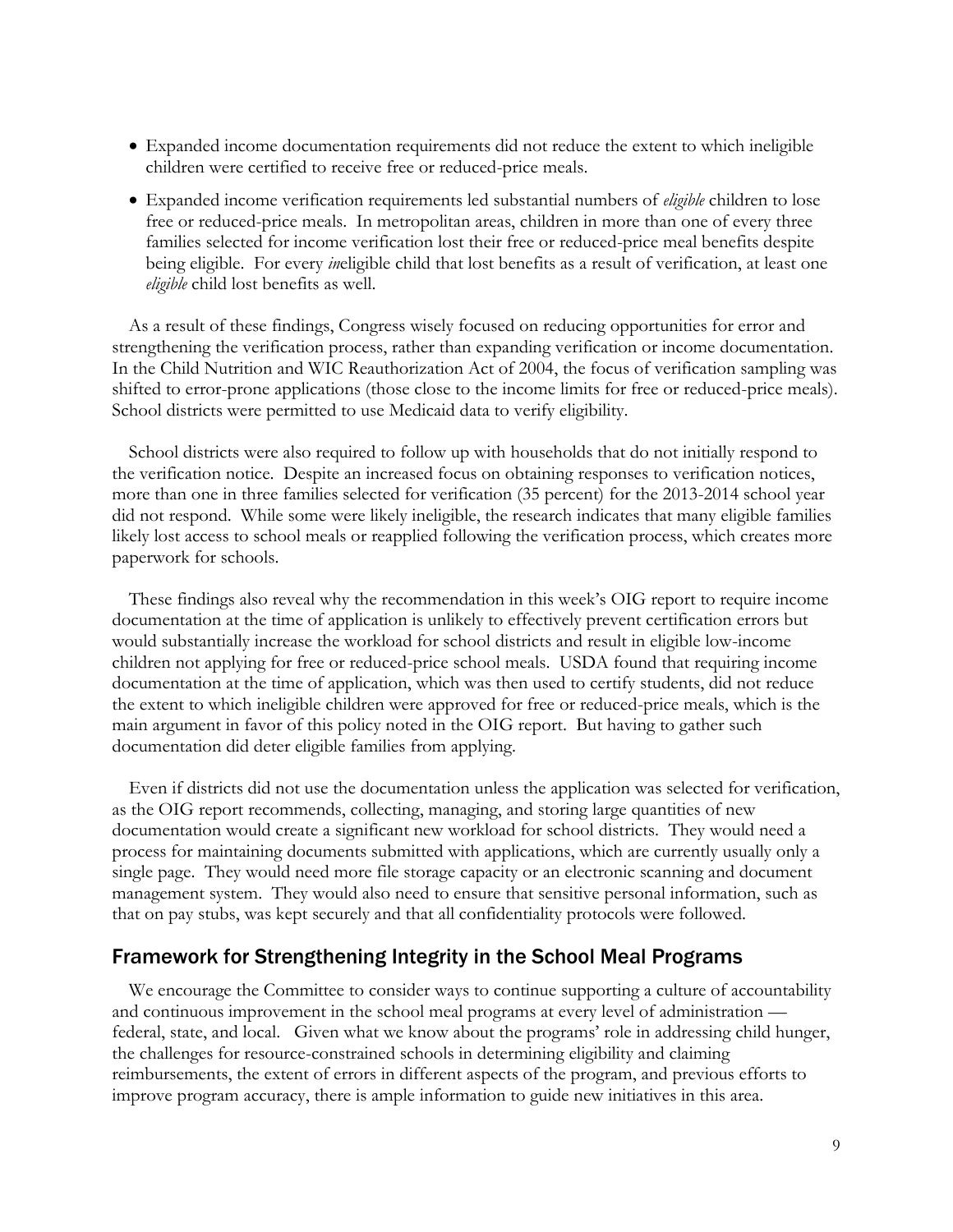USDA's APEC report shows that there is significant room to improve program accuracy — and that school districts and state child nutrition programs can do so without compromising access for the most vulnerable children or imposing unreasonable burdens on schools and states. We know this because many districts and states have strong track records regarding certification and operational errors. Congress and USDA can work to better understand what distinguishes them from places that struggle with errors. Policymakers can use this information to equip the program at all levels with the resources and oversight needed to continue improving.

These efforts will likely require new investments to build administrative systems that prevent and catch errors, help train the hundreds of thousands of school food service and school district employees that oversee program operations, identify sound practices that can be exported from one successful system to another, and experiment with new methods of identifying and curbing errors and fraud.

We strongly recommend that that any new policy or effort to reduce improper payments be assessed against the following criteria:

- **Does it have a demonstrated impact on reducing error?** We can learn a great deal from districts and states that are successful in reducing errors and, where possible, export their practices to others.
- **Will it maintain program access for the most vulnerable children?** School meals are critical to children's immediate needs and long-term development. Strengthening program integrity must not come at the expense of ensuring that every low-income child receives needed nutrition.
- **Is it feasible?** High-quality information technology systems or reduced staff turnover due to competitive pay may have helped some districts lower error rates but may be too costly for all districts to adopt. Simplifying the school meal application with helpful instructions may be a much better solution to confusing applications than purchasing an expensive new online system. Likewise, a more time-consuming documentation or verification system might catch more errors but require school staff district staff to spend considerably more time on school meal eligibility determinations at the expense of other educational priorities.
- **Is it cost-effective?** The cost of an ineligible child getting free lunches and breakfasts for a school year is between \$700 and \$800; efforts that target infrequent problems could easily cost more than they save. Providing local school food officials with a clear message that program accuracy is important, that it will be measured, and that state child nutrition officials and USDA will support local program managers in their efforts to implement needed improvements, builds a stronger system in the long run than punitive policies.

Fortunately, the APEC report and recent efforts to address program errors offer a strong menu of ideas to explore as a part of reauthorization.

### Reducing Opportunities for Error in the School Meal Programs

Preventing errors, rather than correcting them after the fact, is an important way to improve program accuracy. In the context of school meal eligibility determinations, the simplest way to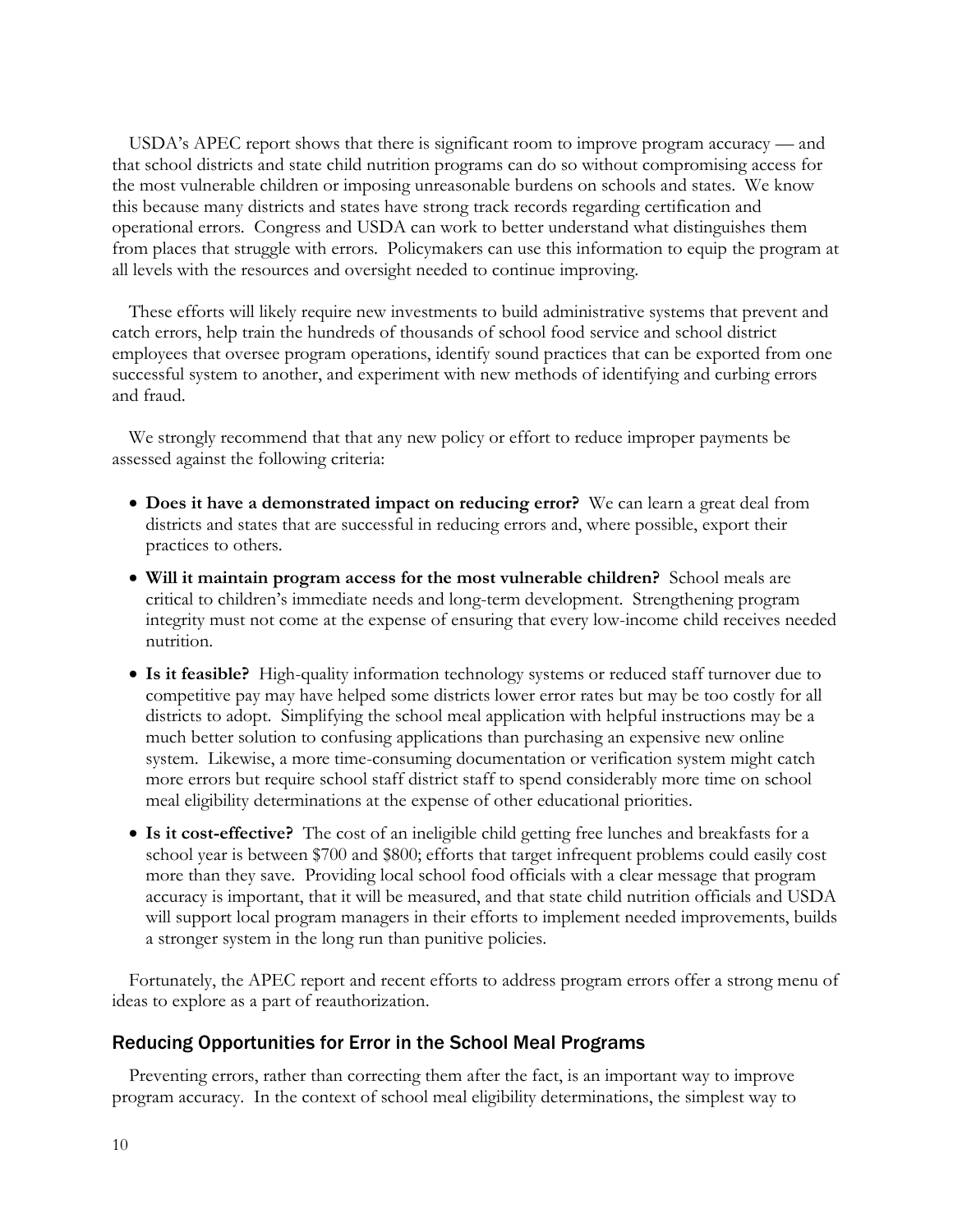reduce errors is to import an eligibility determination from another program, a process known as "direct certification." This increases the accuracy of determinations and reduces the workload for school staff, allowing them to spend more time with applications that were actually necessary. Yet for the 2012-2013 school year, 1.7 million children approved based on applications should have been directly certified through data matching with state human services programs; all of these children could be directly certified.

Meaningful progress to reduce the subset of errors that result from placing children in the wrong meal category (free, reduced-price, or paid) can be made by finding ways that ensure low-income children who are known to be eligible for free school meals are certified for that category by leveraging more robust determinations of income done by other programs that specialize in reviewing income and household circumstances. In contrast to professional eligibility workers for other public benefit programs, who focus daily on assessing family income and generally have a wider array of information available, school staff are ill-equipped to make such determinations. Using data from other programs meets the criteria described above — it has been shown to improve accuracy, it does not impede access, it is feasible, and it is cost-effective.

Over the last decade, the school meal programs have made increasing use of highly accurate data from other programs, abetted by provisions in the last two reauthorization laws. Relying on such data reduces the number of school meal applications, often paper applications, that schools have to certify and verify. This reduces opportunities for error and gives school personnel more time to focus on the applications submitted through the traditional process.

- There has been steady improvement in and expansion of the use of "direct certification" approving children for free meals based on highly accurate data from another program, the largest of which is the Supplemental Nutrition Assistance Program (SNAP, formerly known as food stamps). Direct certification improves the accuracy of eligibility determinations while reducing paperwork for schools and families. For the 2007-2008 school year, 76 percent of children approved for free or reduced-price meals were approved based on a paper application. As shown in Figure 1, by the 2012-2013 school year, the share of paper applications had fallen to 55 percent. As a result, even though 4 million *more* children were approved for free or reduced-price meals that year due to the recession, school districts processed applications for 2.5 million *fewer* children.
- A new option known as "community eligibility" allows schools with large concentrations of low-income students to be reimbursed on the basis of the share of students that are directly certified if they serve all meals at no charge, which eliminates the need for meal applications altogether and thereby greatly simplifies program administration. This new option builds on decades-old options under the National School Lunch Act to allow high-poverty schools to serve all meals at no charge. As a result, these schools have fewer opportunities for administrative errors and can shift resources from paperwork to improving their program.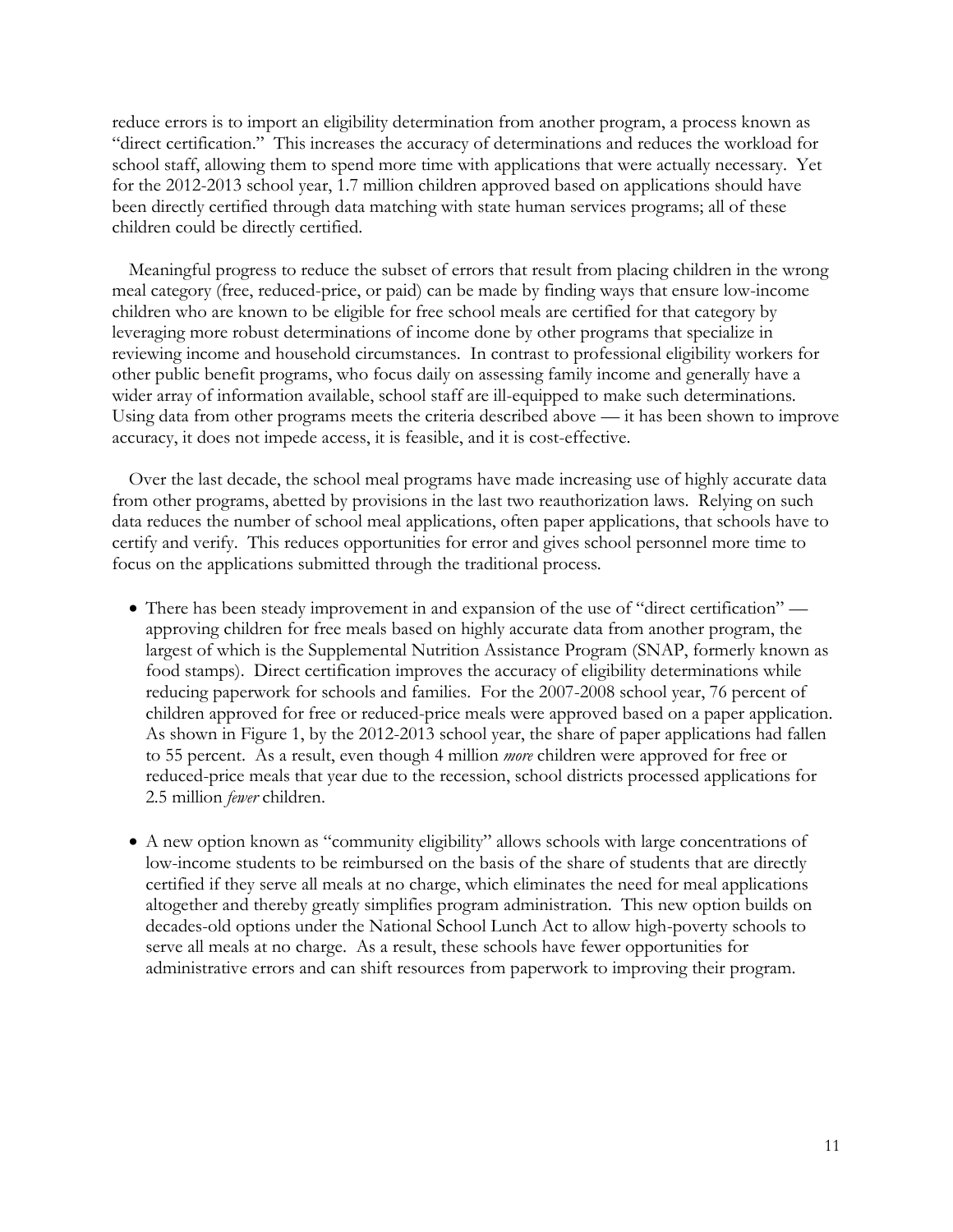**FIGURE 1** 



CENTER ON BUDGET AND POLICY PRIORITIES | CBPP.ORG

# Additional School Meals Program Integrity Measures

Strengthening program rules so that school meal subsidies flow to meals and children that qualify for them is important. Such changes must meet the criteria described above by responding to specific issues without impeding low-income children's access to free or reduced-price meals or overly burdening schools, which already face many challenges when educating low-income children. Cost and cost-effectiveness are also important considerations. The funds needed to equip tens of thousands of schools with modern technology for online applications, access to third-party data sources, automated checkout lines, quality counting and claiming software, and training either require new federal investments or the cost would have to be covered within the meal budget in many districts.

Over the last decade, many carefully designed program integrity measures have been implemented. In addition to the 2004 changes to the verification process described above, the following well-tailored measures strengthen program integrity without impeding access or overly burdening schools.

#### Improving Direct Certification

As explained above, direct certification has been improved and expanded to reduce opportunities for certification error by reducing the number of children approved for free meals based on an application.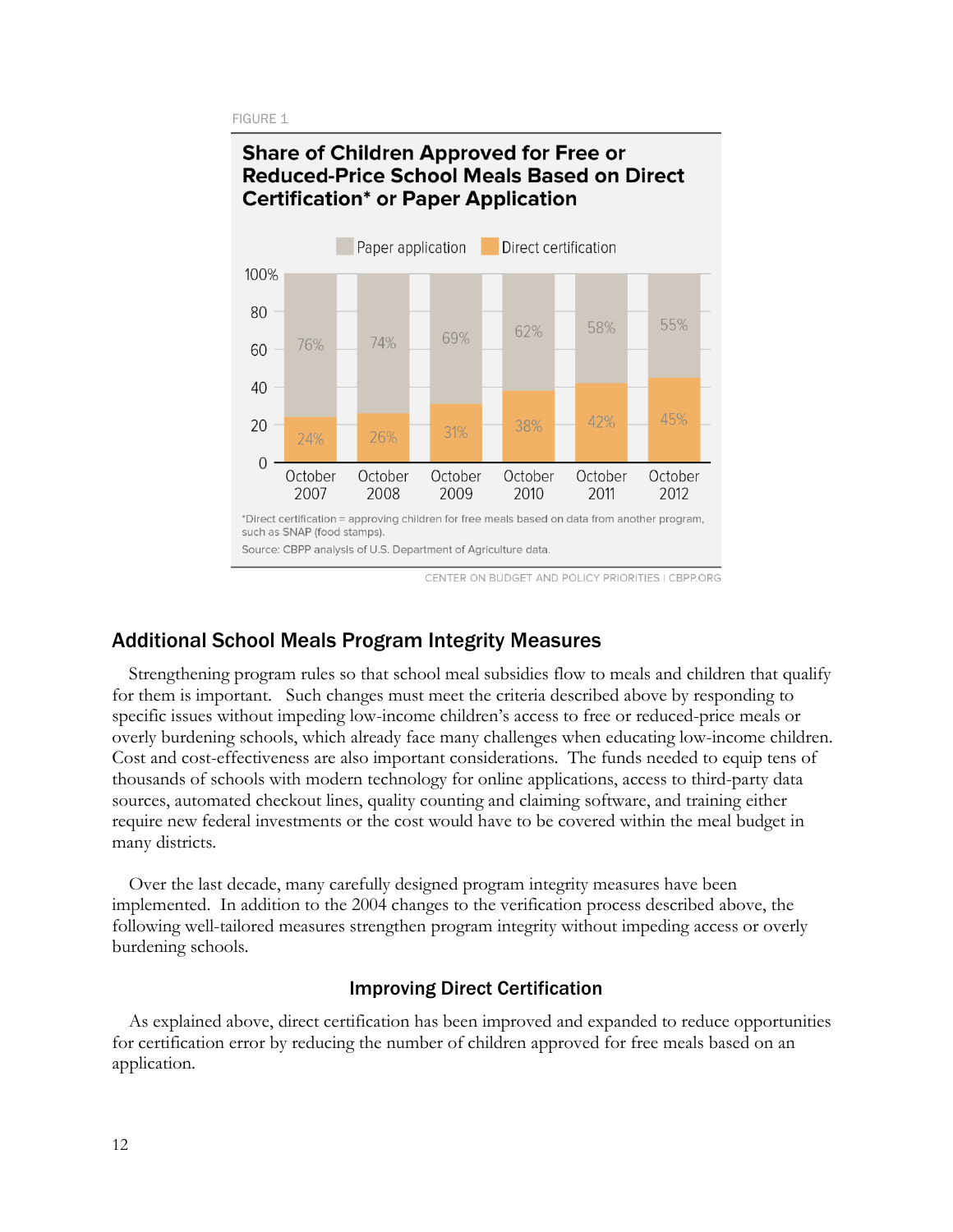- States or school districts are required to conduct a minimum of three electronic data matches using SNAP records each year, with more frequent matching encouraged.
- USDA must issue an annual report analyzing state performance and highlighting best practices.
- The Healthy, Hunger-Free Kids Act of 2010 established performance benchmarks, requiring states to directly certify 95 percent of the school-age children in households receiving SNAP benefits.
- States that do not meet the direct certification performance standards are required to develop a Continuous Improvement Plan (CIP) identifying action steps, a timeline for implementing them, and measures to assess progress.
- Direct certification improvement grants have been available to help states improve their datamatching hardware or software and train school districts on direct certification.
- High-performing states and those that made substantial improvements in their direct certification performance have received bonus awards.
- Seven states participate in a demonstration project permitting them to use Medicaid data to directly certify eligible low income-children for free school meals.

# Simplifying the School Meals Application to Reduce Errors

While applications must follow program rules and USDA makes a model available, school districts are not required to use a particular form. We have conducted several thorough reviews of applications over the last decade and found that many are confusing. They may be incomplete or imply that parents need to provide information that is not necessary. They are rarely translated into languages other than Spanish, even though USDA provides translations in 33 languages. The instructions are often in a separate document and use legalistic language that is hard to understand. As a result, families may make mistakes because they simply do not understand what is being asked of them and school nutrition staff may spend time following up with families to explain the forms.

It is important to help school districts improve their applications so families can understand them and staff can obtain the information they need. To reduce incidents of certification error due to household misreporting of information, USDA is improving its model application.

- Just last month, USDA released a newly designed prototype meal application, which includes clearer instructions on the form itself; separate instructions provide specific details about more complicated issues like the kinds of income that must be reported. The new design is also meant to reduce mistakes by school nutrition staff when reviewing applications. The new design will likely be broadly adopted, since many state model applications and large district applications have closely followed USDA's prototype in the past. USDA plans to assess understanding of the new application by households and school nutrition staff once it is in use in order to continue to improve it.
- USDA has announced plans to develop a prototype electronic application, which has never been available. Existing electronic applications do not take full advantage of the ways in which the electronic environment could simplify the application and provide more detailed instructions to elicit accurate information. By developing a prototype, USDA can reduce household errors. Moreover, states could incorporate the new electronic prototype into online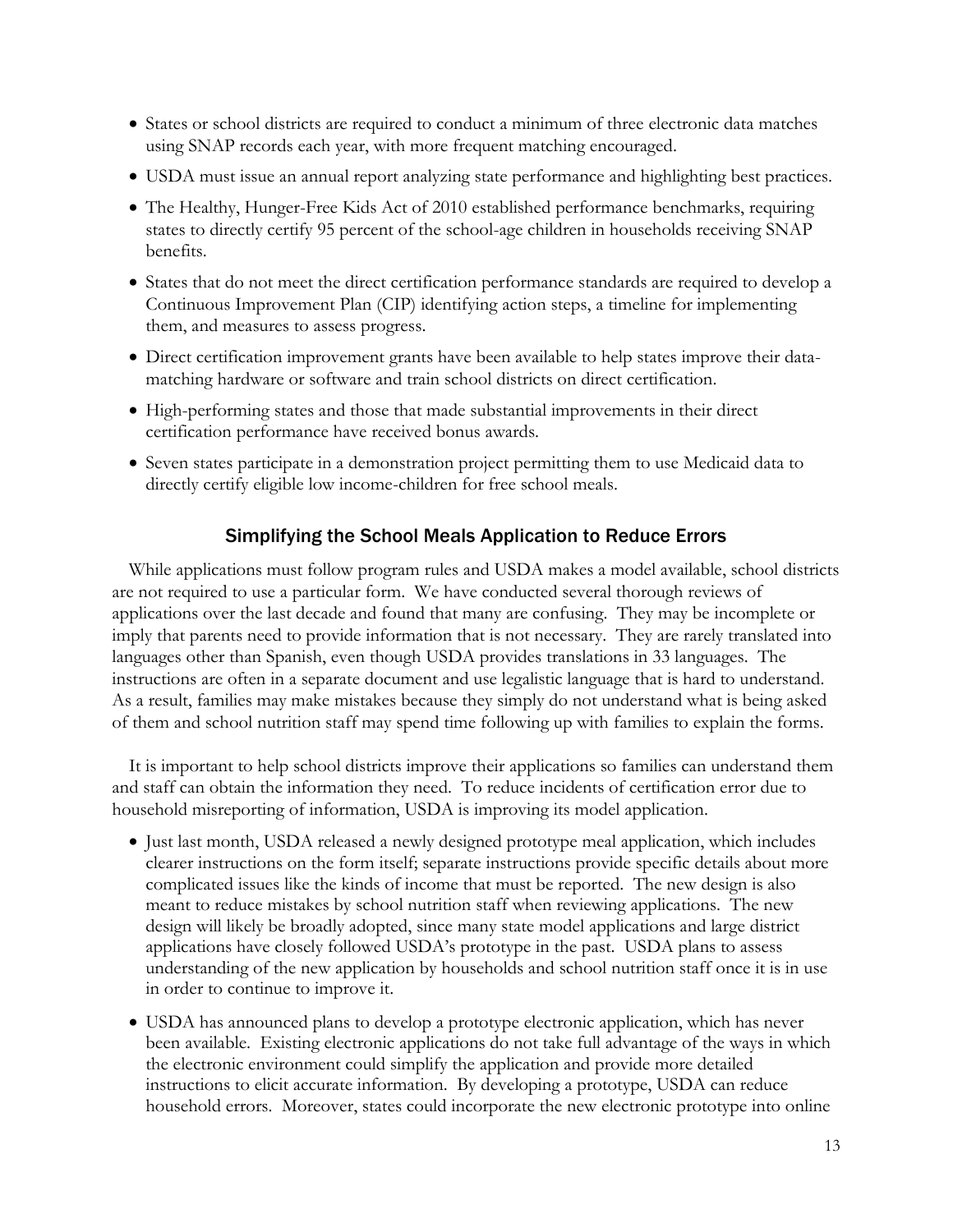application systems that offer the potential for prompt comparison to other data sources to identify inconsistencies.

# Strengthening Districts with High Rates of Certification Error

School districts with high rates of incorrect eligibility determinations warrant more support and intervention from state child nutrition staff and USDA. To reduce instances of certification error due to administrative mistakes, oversight has been strengthened.

- Under the Healthy, Hunger-Free Kids Act of 2010, school districts identified by state child nutrition officials as having high error rates regarding eligibility determinations based on applications must conduct a second, independent determination before approving any household for free or reduced-price meals. This is a targeted intervention designed to prevent errors from resulting in improper payments.
- USDA has established an Office of Program Integrity for Child Nutrition Programs, which will develop and test policies and practices to strengthen program integrity. This office is involved in improving USDA's prototype application. Dedicating federal staff to reducing program error sends a strong signal to state and local school food administrators that USDA values a culture of accuracy and continuous improvement.

# Identifying and Addressing Operational Error

Errors that result from claiming reimbursement for meals that do not meet federal standards are concentrated in a relatively small number of school districts and can be addressed through targeted training and technical assistance. But maintaining low levels of operational errors amidst changing program rules and frequent staff turnover requires a commitment to ongoing training and oversight. Over the last decade, investments have been made in this kind of continuous improvement, which keeps counting and claiming error rates low in most places.

- As a result of the Child Nutrition and WIC Reauthorization Act of 2004, state child nutrition staff were required to conduct reviews focused solely on strengthening administrative processes in selected school districts with, or at risk of, high error rates. Under the Healthy, Hunger-Free Kids Act of 2010, these administrative reviews were incorporated into a more rigorous, riskbased review process that addresses all aspects of program management. Reviews are now conducted more frequently (every three years rather than every five years), the areas to be reviewed have been updated, and USDA is developing ways to use the results of the reviews to strengthen program management.
- Under the Healthy, Hunger-Free Kids Act of 2010, USDA developed new professional standards with regard to continuing education and training for school nutrition staff. One goal of the new standards is to reduce program error and improper payments.
- The Child Nutrition and WIC Reauthorization Act of 2004 established a \$4 million annual grant program focused on reducing administrative error. USDA distributes the funds through a competitive process to states for technology improvements and to identify, review, monitor, and train school districts that have demonstrated a high level of, or a high risk for, administrative error. For example, the Kansas Department of Education received a \$1.3 million grant to update its online claiming and review management system and improve staff training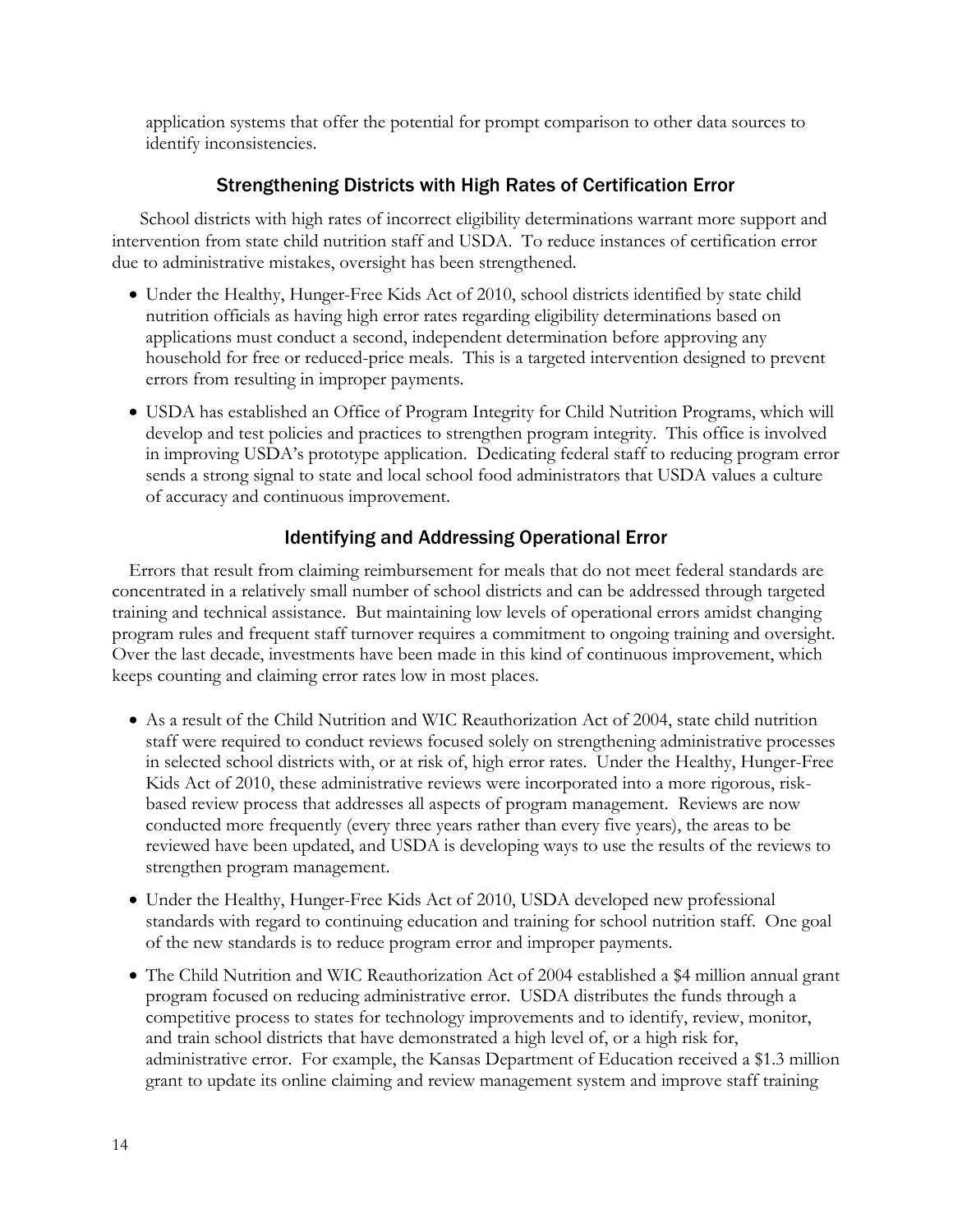regarding counting and claiming accuracy. These grants are likely partly responsible for the decrease in meal aggregation errors found in the recent APEC study.

### Future School Meal Programs Improvements

The reauthorization process offers an opportunity to identify new ways to support school districts' efforts to reduce errors in the school meal programs and build a shared culture of accuracy and accountability. Once we have had time to review the APEC study, just released this week, more thoroughly, it may point the way toward additional promising ideas. In the meantime, we recommend that the Committee consider the following ideas for further exploration:

- **Electronic applications.** Electronic applications are becoming more prevalent in the school meal programs. In 2011, about one-third of the 100 largest school districts provided an electronic application; by 2013, about two-thirds did. But existing applications do not take full advantage of the opportunity to simplify the process, provide more detailed instructions as needed, or check income data against other sources. USDA's plan to development a model electronic application is a very promising way to improve the quality of electronic applications and the information parents provide on them. States could then explore whether electronic applications could be linked to other data sources to pre-populate certain fields or flag inconsistent information. Congress may also want to provide funding to support districts that cannot afford to build an online application platform on their own. With small grants, many districts might be able to adapt USDA's electronic form and software in lieu of building or buying new applications.
- **Improved direct certification of SNAP and TANF recipients.** Children who receive SNAP or Temporary Aid for Needy Families (TANF) cash assistance benefits who were not certified based on the direct certification data-matching process can submit an application with the household's SNAP or TANF case number. As direct certification improves, the number of applications that include a case number is shrinking. Nonetheless, for the 2012-2013 school year there were 1.7 million children approved based on applications with case numbers. The May 2014 GAO report recommends verifying or reviewing a sample of these applications. Because all of these applications should have been directly certified and there should be fewer of them each year, it does not make sense to establish a new verification process focused on them. A better approach would be to explore whether school districts should be required to develop a process for attempting to directly certify such applications, which some districts already do, by working with a state or local human services agency. If that process reveals that the human service agency cannot confirm benefit receipt, then the application would meet the existing criteria for verification for cause and the school district could follow up that way.
- **Expanded direct certification.** As noted above, seven states (California, Florida, Illinois, Kentucky, Massachusetts, New York, and Pennsylvania) are participating in a demonstration project that allows them to use Medicaid data to identify children eligible for free school meals. This option should be available to all states and school districts. Approximately 3.5 million children receive Medicaid but not SNAP or TANF cash assistance and have income low enough to qualify for free school meals. Making use of the robust eligibility determination already made by Medicaid would allow more children to be directly certified, further reducing the number of applications that school districts must review and verify.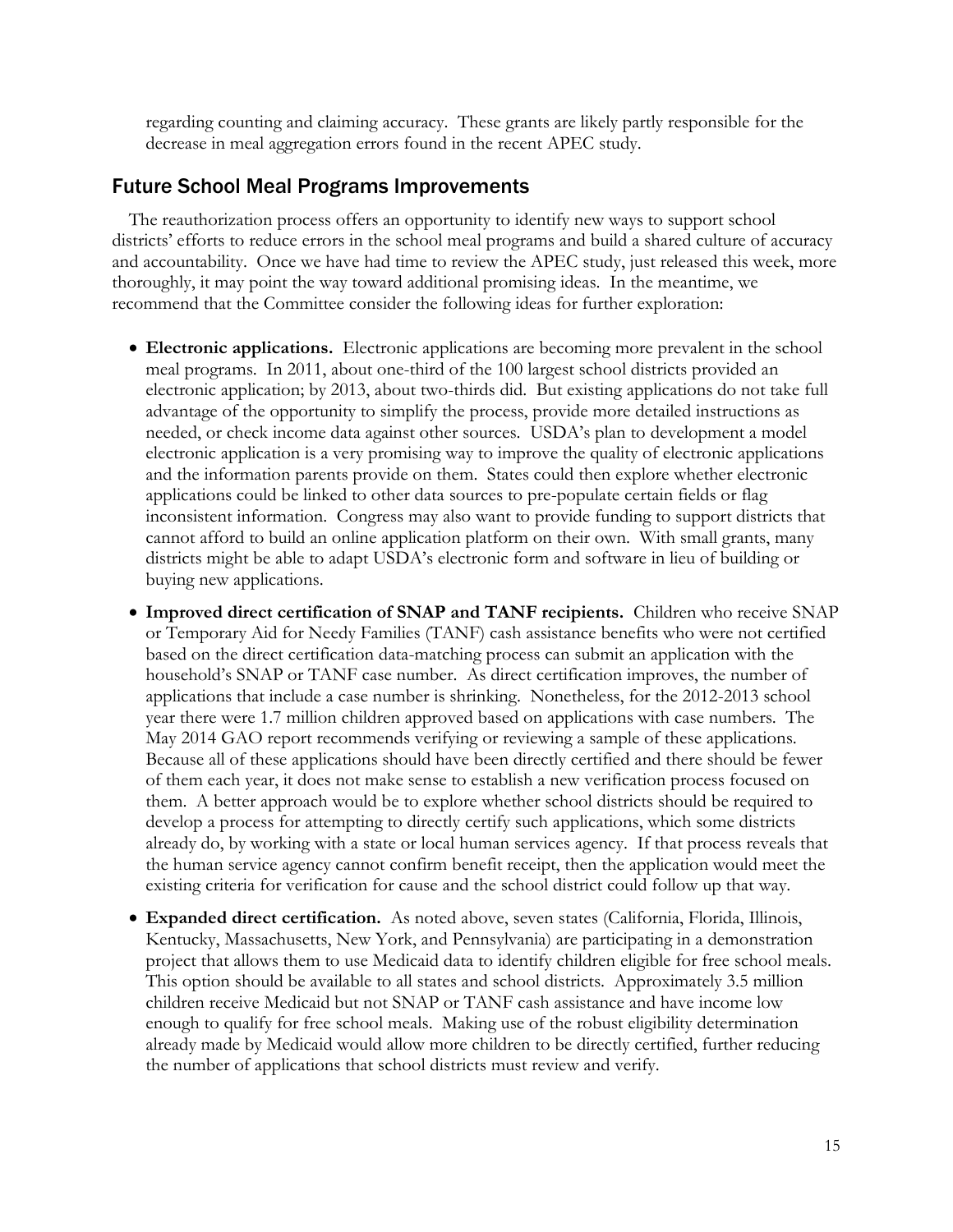- **Improper denials**. USDA's APEC study found that one in four applications that were denied free or reduced-price meals should have been approved based on actual household circumstances. To date, verification has focused on correcting improper approvals for benefits. It is equally important, if not more so, to correct improper denials. Methods of checking a sample of denied applications should be explored.
- **Data-matching to determine the verification sample verification.** The 2004 reauthorization law encouraged school districts to "directly verify" eligibility using data from other public benefit programs and permitted the use of Medicaid data for this purpose. If eligibility can be confirmed based on data from these programs, the school district does not have to contact the household, which reduces the paperwork burden for schools and lowincome families. But these data are used once the verification sample has been selected. GAO's May 2014 report recommended using data-matching to *select* applications for verification. While this could prove to be a more effective approach than the current focus on applications near the income limits for free and reduced price meals, it needs to be explored further. Promising sources must be identified that have data recent enough to match the time period when the application was completed and can successfully be matched using the data elements available on meal applications. The cost-effectiveness of verifying applications based on discrepancies of various sizes would need to be explored. And policies would need to be developed to ensure that children do not lose benefits unless their parents have been given ample opportunity to explain or document any discrepancy. Once these factors have been explored, policy makers could consider whether to expand the share of applications verified using this approach, as recommended by the GAO, which would increase the workload for school districts, or instead substitute it for the current focus on error-prone applications.
- **Expanded direct verification.** School districts are already permitted to use data from SNAP, Medicaid, and TANF to verify eligibility without having to contact households. Additional data sources could be explored, such as state tax or wage databases. For example, a pilot could be conducted in a large district with the technological capacity to explore the feasibility of linking these data bases with student databases or school meal program systems and, if this is possible, whether the share of applications that can be directly verified can be increased. Data-matching, however, is a complex process. Often the information available from third-party sources, such as state wage databases or private wage data sources, is not available in formats that are easily translatable to the school meals household. School staff would need to be trained on the implications of accessing private data (including having appropriate security measures in place) and using the data appropriately in a school meal programs context.
- **Verification for cause.** Both the May 2014 GAO report and this week's OIG report highlighted the limited use of verification for cause in some districts and recommended that USDA develop further guidance regarding its use. Further guidance would help school districts understand when it is appropriate to conduct verification for cause and provide safeguards to ensure that it is not used in a discriminatory manner. During the 2013-2014 school year, about 1,600 school food authorities out of nearly 20,000 that submitted data to FNS made use of verification for cause. Other districts could certainly benefit from using verification for cause in appropriate circumstances. It is worth exploring, for example, whether it would be beneficial to routinely verify for cause any application submitted by a household that was found to have misreported income during the prior year's verification process, as recommended in the OIG report. It would not be wise, however, to routinely verify for cause any application for which benefits were reduced or terminated as a result of the verification process, as further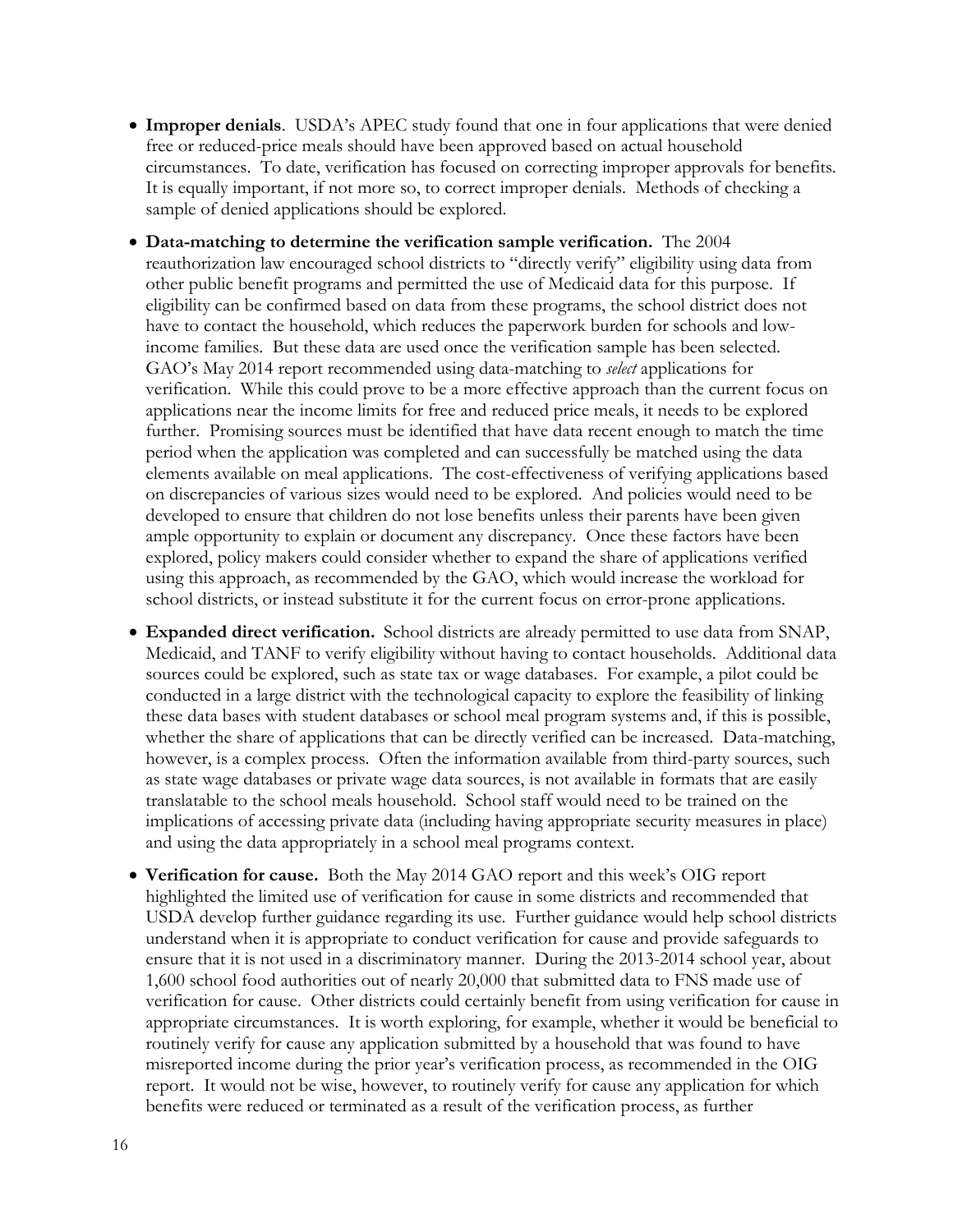recommended in the OIG report. Of the students whose benefits were reduced or terminated as a result of the 2013-2014 verification process, three in five lost benefits due to non-response, not because the school district found misreporting.

 **Data mining.** It is worth exploring whether data mining, a process by which statisticians look for unusual patterns in data, could be used to identify potential fraud by finding patterns in applications; in a district that houses applications in an automated system, for example, it might be possible to identify applications that appear suspicious. Again, this approach could be tested in a large district with both a school meal data system into which income information is entered and the technological capacity for data mining.

# Part 2: The Special Supplemental Nutrition Program for Women, Infants, and Children

The Special Supplemental Nutrition Program for Women, Infants, and Children, popularly known as WIC, provides nutritious foods, counseling on healthy eating, breastfeeding support, and health care referrals to more than 8 million low-income women, infants, and children at nutritional risk.

Infants and very young children can face lifelong cognitive and health consequences if they don't get adequate nourishment. WIC aims to ensure that pregnant women get the foods they need to deliver healthy babies and that those babies are well-nourished as they grow into toddlers.

Extensive research shows that WIC contributes to positive developmental and health outcomes for low-income women and young children. In particular, WIC participation is associated with:

- **Healthier births.** Women who participate in WIC give birth to healthier babies who are likelier to survive infancy.
- **More nutritious diets and better infant feeding practices.** WIC participants now buy and eat more fruits, vegetables, whole grains, and low-fat dairy products, following introduction of new WIC food packages more closely aligned to current dietary guidance.
- **Stronger connections to preventive health care.** Low-income children on WIC are just as likely to be immunized as more affluent children, and are likelier to receive preventive medical care than other low-income children.
- **Improved educational prospects.** Children whose mothers were on WIC while pregnant scored higher on assessments of mental development at age 2 than similar children whose mothers were not, and they later performed better on reading assessments while in school.
- **Healthier neighborhood food environments.** Improvements to the WIC food packages in recent years have contributed to healthier food environments in low-income neighborhoods, enhancing access to fruits, vegetables, and whole grains for all consumers regardless of whether they participate in WIC.

WIC is not meant to provide the full array of foods that a family with young children needs. Instead, it provides vouchers for specific types of foods chosen through a rigorous science-based process because they tend to be lacking in the diets of low-income women and young children. USDA revised the WIC food packages in 2009 based on recommendations from the Institute of Medicine, which is conducting a new review of WIC foods to recommend any needed updates.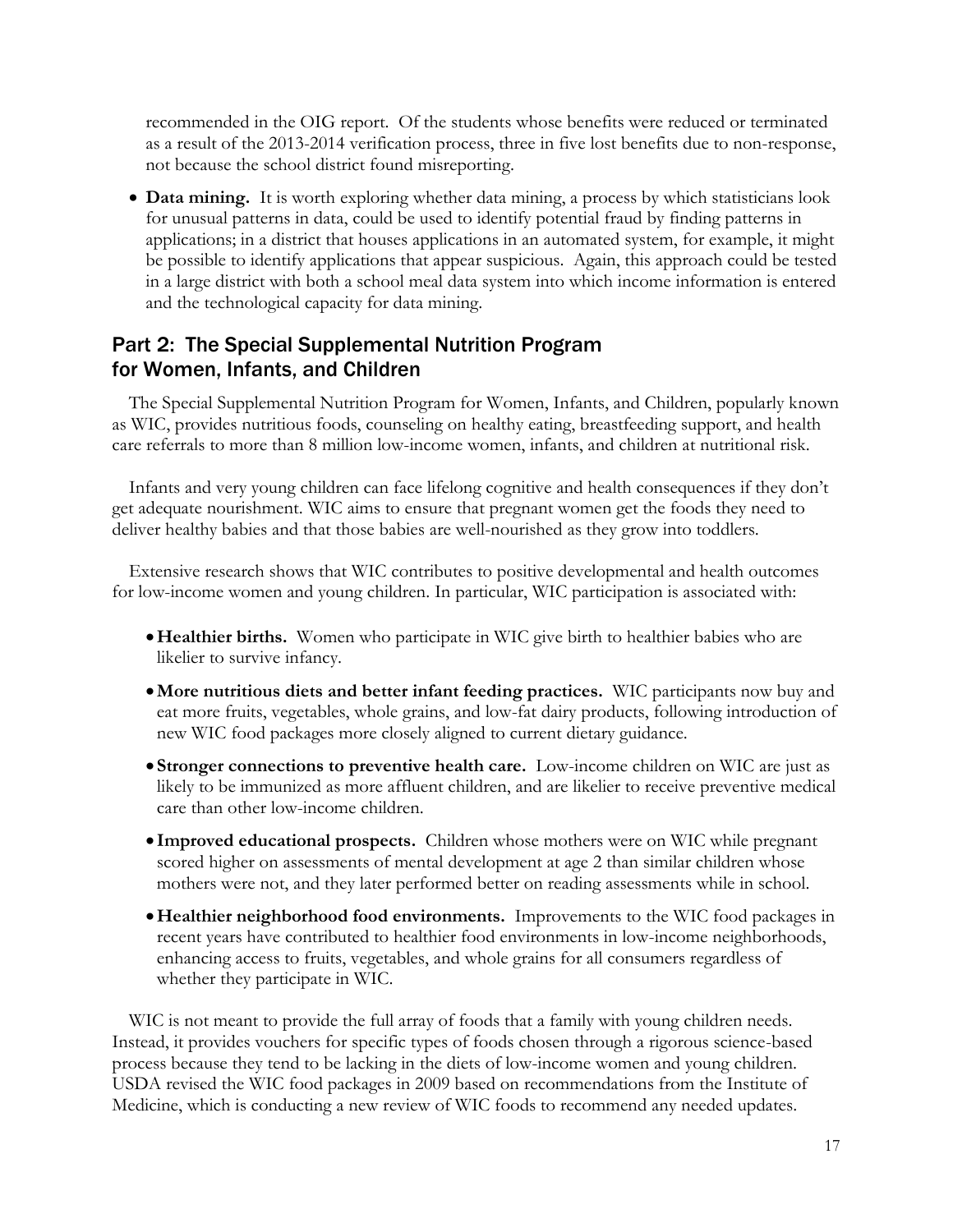While WIC promotes breastfeeding as the optimal feeding choice for infants, it provides infant formula to mothers who do not breastfeed. To contain program costs, it uses a competitive bidding process under which infant formula manufacturers offer discounts, in the form of rebates, to state WIC programs in order to be selected as the sole formula provider to WIC participants in the state. This process yields \$1.5 billion to \$2 billion a year in rebates, with WIC paying on average only 8 percent of the formula's wholesale cost.

As a result of these savings, while WIC provided an average value of \$61.58 in food per participant per month in fiscal year 2014, the average monthly cost to the federal government was much lower: \$43.42 per participant.

In addition, while food prices rose by 28 percent between fiscal years 2004 and 2014, WIC food costs grew by only 16 percent. Over the last five years, food prices rose by 10 percent, while WIC food costs rose by only 2 percent.

The portion of WIC funds devoted to nutrition education, breastfeeding support, and other services — a key part of the program's success — has remained stable over time. Similarly, WIC's administrative costs were 8 percent of total program costs in fiscal year 2013 and had been at that level or lower for more than a decade. By law, WIC funding per participant for nutrition services and administration combined may rise no faster than inflation. This constraint on administrative costs has limited federal expenditures but also can impede new initiatives, such as data system improvements, that require up-front investments in order to secure longer-term administrative savings.

### Eligibility for WIC Benefits

Pregnant, postpartum, and breastfeeding women, infants, and children up to age 5 are eligible if they meet income guidelines and an appropriate professional has determined them to be at "nutritional risk." Most applicants who meet the income requirements have a medical or dietary condition, such as anemia, that places them at nutritional risk.

All postpartum women who meet the income guidelines and nutritional risk criteria are eligible for WIC benefits for up to six months after childbirth; women who continue to breastfeed their infants beyond six months are eligible for WIC benefits for up to a year after childbirth.

Applicants who receive no other relevant means-tested benefits must have gross household income at or below 185 percent of the federal poverty level (currently \$36,612 for a family of three) to qualify for WIC benefits. To simplify program administration, an applicant who already receives SNAP (formerly food stamps), Medicaid, or Temporary Assistance for Needy Families cash assistance is automatically considered income-eligible for WIC, even if the program's income limit is above 185 percent of poverty. Roughly 75 percent of people approved for WIC benefits receive one of these other benefits.

Women may be referred to WIC by their doctor or when they apply for Medicaid or SNAP. They can apply for WIC benefits at one of WIC's 9,000 local clinics, located in community health centers, schools, hospitals, and local health departments. Applicants must provide documentation confirming where they live, their identity, and their income or receipt of other qualifying benefits.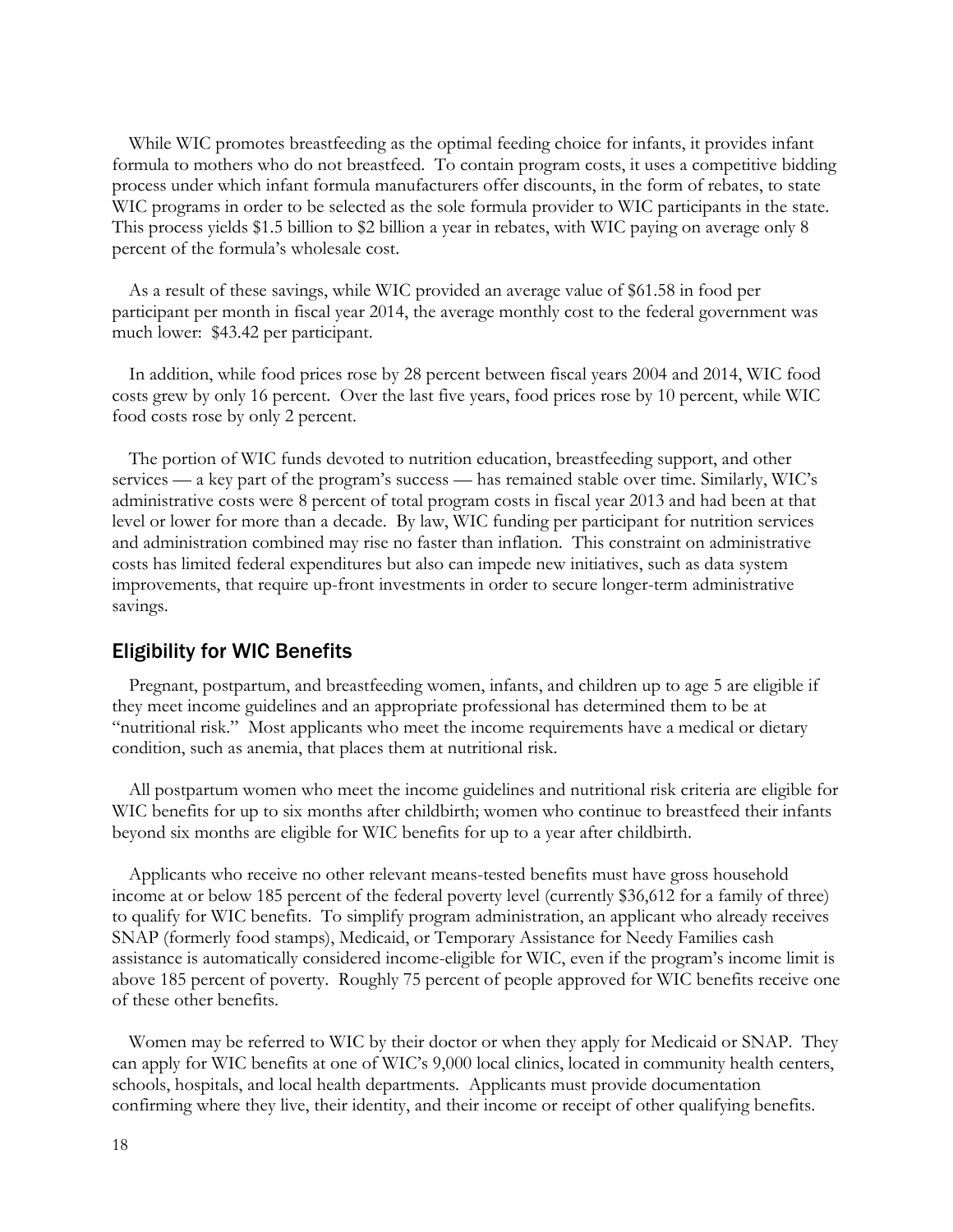Once approved, an individual usually receives WIC benefits for six months or a year, after which the participant must reapply. Errors can occur during this process if the applicant reports income or household size incorrectly or the WIC agency miscalculates income.

### Purchasing WIC Foods

More than 48,000 grocery stores nationwide have been approved to accept WIC food vouchers based on their prices and the variety of foods they offer. Participants select their WIC foods from the shelves and use WIC vouchers to pay at the register. The state WIC program then reimburses the store for the retail value of the WIC foods. To ensure that WIC pays market prices, stores must charge the same price to all customers, regardless of whether they are participating in WIC.

Most states still use paper vouchers, but WIC is gradually transitioning to electronic benefit cards, which simplify WIC transactions in the checkout line, eliminate the stigma of paying with paper vouchers, and allow for stronger program management and oversight. Approximately one in four WIC participants receive electronic benefits; all states must make the switch by 2020. USDA anticipates that this change will increase efficiency and reduce inadvertent errors in the checkout line.

To be approved to accept WIC food vouchers, grocery stores must meet WIC food stocking and pricing requirements. WIC-approved vendors can be the source of program error and improper payments in various ways. To ensure compliance with program rules, managers, clerks, and cashiers at each of the thousands of WIC-approved vendors must be trained. And because there may be frequent staff turnover, such training must occur frequently.

### Grocery Store Transactions

For WIC participants, especially the majority who still use paper food vouchers, choosing the correct WIC foods and going through the checkout line can be a daunting process. Within federal rules that determine the foods that can be offered to WIC participants, states are encouraged to adopt restrictions to contain costs. For example, a state might require participants to purchase a block of cheese rather than the same amount of shredded cheese or a gallon of milk rather than two half gallons. States may also require participants to choose a generic brand or the least expensive brand available.

These are important cost-saving mechanisms, but they make it harder for participants to choose the correct items and harder for vendors to ensure that program rules are followed. Local WIC staff train participants on these rules, but they can be hard to apply in the grocery store aisle. Once a participant goes through the checkout line, the cashier must make sure that each item is allowable and that the participant has a current voucher for that item. Participants report that when a mistake is identified, the process of correcting it can be so embarrassing and time consuming that they sometimes forgo the food item rather than trying to correct it.

Although a single voucher can only be used during a specified month, WIC clinics often issue more than one month's worth of vouchers at a time to reduce multiple trips to the clinic or multiple mailings. Vouchers typically contain more than one food, but each participant may receive several vouchers each month, which together cover all of the prescribed WIC foods. So if a mother with an infant and a toddler is receiving WIC benefits, and each of them received five vouchers each month,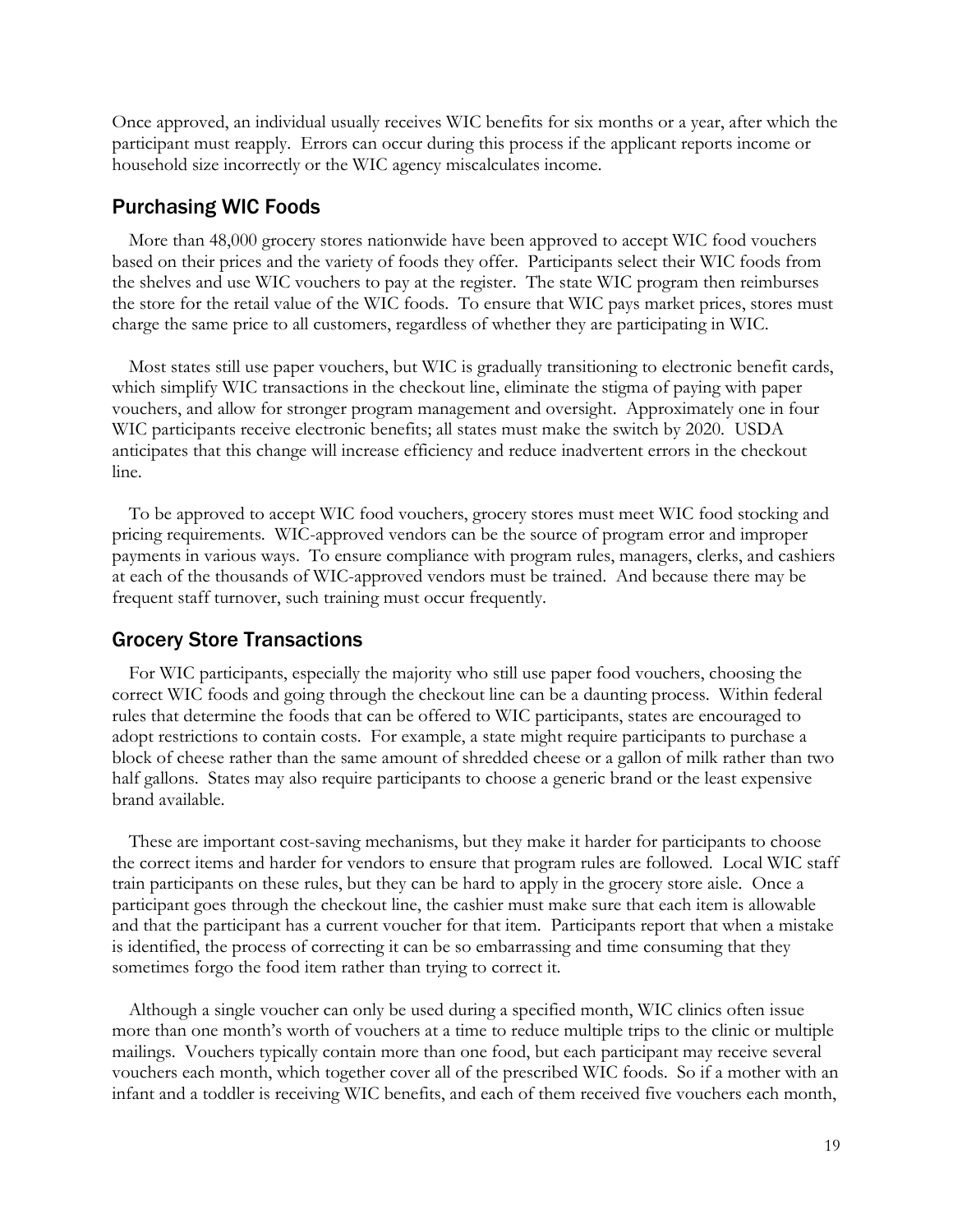the mother would receive 45 separate vouchers to be used over three months at a single appointment. When at the register, she must provide the correct vouchers to the cashier for the date she is shopping and the items she is purchasing.

#### Vendor Management

To ensure that the WIC program pays fair prices for foods, each state WIC program must implement a vendor management system with three main components: vendor peer groups, vendor pricing criteria, and maximum reimbursement rates.

When authorizing vendors, state WIC programs must ensure that all participants have reasonable access to a WIC-approved grocery store. WIC participants live in areas with widely divergent grocery stores and retail prices, and WIC-approved stores reflect this diversity. While the bulk of WIC-approved stores are large supermarkets, which tend to have the lowest retail prices, in some instances the WIC program authorizes smaller or more remote stores with higher retail prices to ensure participants have access to a store. Stores are categorized into "peer groups" based on factors such as size or geographic location, so that they can be compared to similar stores when considering pricing.

For each peer group, the state WIC program sets pricing criteria. To become a WIC-authorized vendor, each store must have retail prices that meet these pricing criteria. In addition, the state sets a maximum reimbursement amount for each voucher. These maximum reimbursement levels must take into account that even within a peer group or a single store, prices will vary somewhat over time and across similar items. But WIC does not reimburse stores for amounts in excess of the maximum reimbursement.

#### Electronic Benefits

Under the Healthy, Hunger-Free Kids Act of 2010, state WIC agencies are required to transition to electronic benefit issuance by 2020. Most states have begun to develop the data systems necessary to make the transition, but currently only about one in four WIC participants receive electronic benefits. The one-time investment needed to develop and launch electronic benefits are difficult for states to funds with their regular WIC funding. Therefore, in recent years Congress has provided dedicated funding to improve management information systems, including the transition to electronic benefit systems.

Electronic benefits offer tremendous promise with regard to improving program integrity as well as simplifying the shopping experience for participants and store clerks. Electronic benefits can be programmed to prohibit the purchase of foods that are not allowable, without relying on cashiers' understanding of WIC rules. They also allow state WIC programs to track reimbursements for each food separately, which is not possible with paper vouchers that cover several WIC foods. As a result, states can monitor reimbursements for patterns of high pricing or evidence of fraud. In addition, the information from electronic benefit systems can help states determine the best approach to peer grouping and setting pricing criteria and maximum reimbursement levels.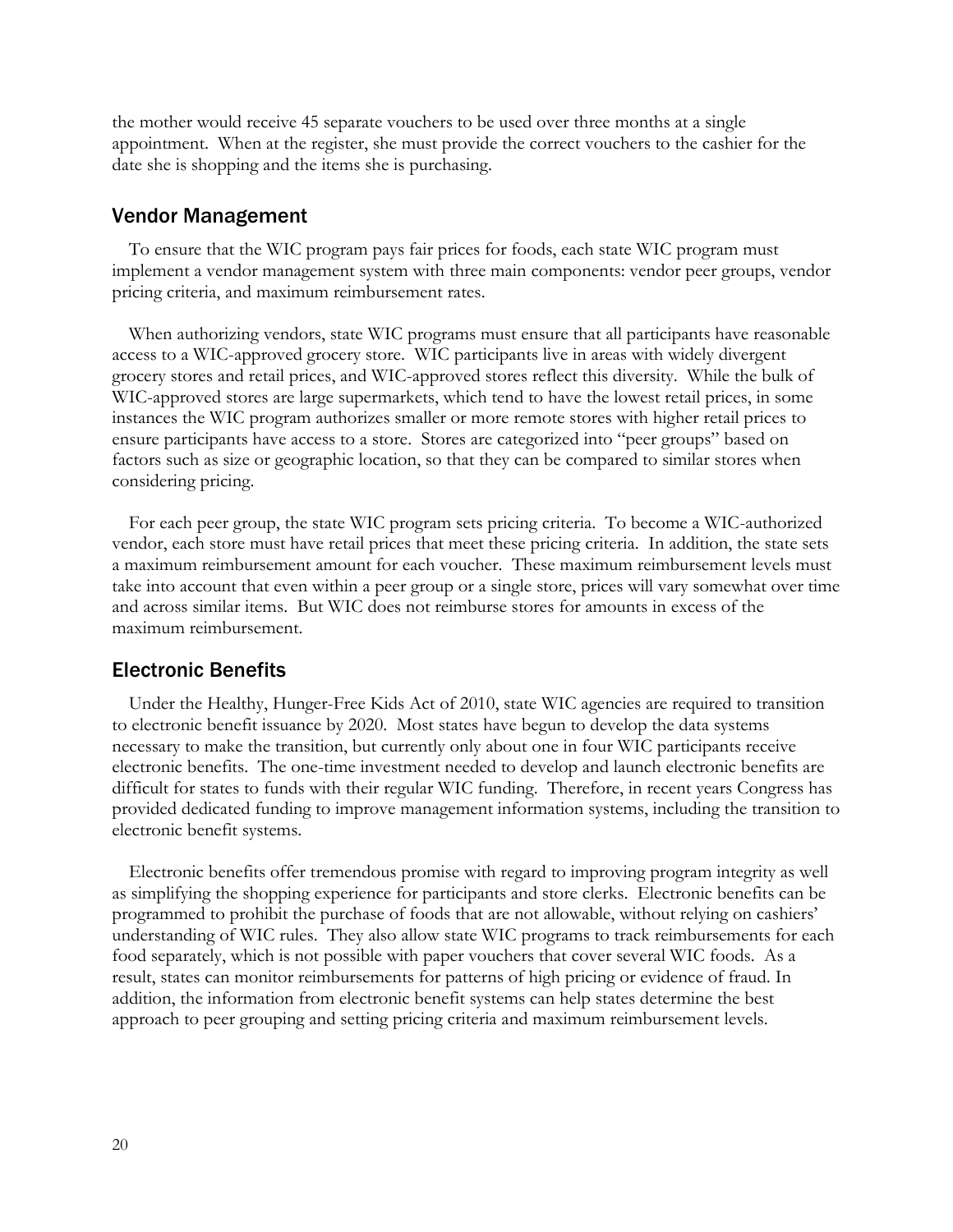## Assessing WIC Errors

USDA monitors and oversees WIC program accuracy. WIC errors have been thoroughly examined in two recent, nationally representative, studies: the 2012 *National Survey of WIC Participants*—II and the 2013 *Vendor Management Study*. These studies measure error rates and improper payments in two areas:

- Certification errors that result from household mistakes or mistakes by WIC staff, which are assessed by reviewing income documentation and conducting household interviews;
- Vendor errors that result from violations of program rules or errors when seeking reimbursement for WIC sales, which are assessed through "compliance buys" at WIC-approved stores.

In each category, USDA disaggregates overpayments and underpayments, which allows for a calculation of net costs and helps target interventions. These reports help make transparent the areas where errors occur and the ways in which federal and state program managers can improve accuracy.

## WIC Program Integrity Measures

Since 1997, when Congress began providing enough WIC funding so that all eligible applicants can be served, USDA and Congress have taken steps to strengthen program integrity. While state WIC programs have discretion over specific vendor management practices, federal WIC rules require state agencies to authorize and manage their vendors to ensure the lowest practicable food prices while ensuring adequate access to WIC foods. About 1,900 local agencies in about 10,000 clinics around the country work hard on balancing these priorities, so it is important to ensure widespread understanding and consistent application of program rules regarding eligibility and allowable services and foods.

To strengthen efforts to reduce improper payments and ensure compliance with program rules, USDA in 2014 created a new WIC Program Integrity and Monitoring Branch. This is an important development that ensures USDA has a dedicated team of staff focused on strengthening oversight and supporting state efforts to ensure sound stewardship of federal funds. Additional efforts to address the main sources of program error are described in the remainder of this section.

### Reducing Certification Errors

WIC eligibility rules have changed very little since the program's inception. To ensure consistent application of those rules and provide additional direction in areas where there is state or local discretion, USDA issued updated guidance on income eligibility and documentation rules in April 2013. USDA then held a webinar in each region to train state staff on the guidance and address questions that emerged. State WIC staff are responsible for training local staff on the guidance.

To assess implementation of the new guidance and adherence to all eligibility rules, USDA will focus on eligibility determinations in its regular reviews, known as "management evaluations," of state agencies over the course of fiscal years 2015 and 2016. These reviews are underway and will continue to be conducted over the next year and a half.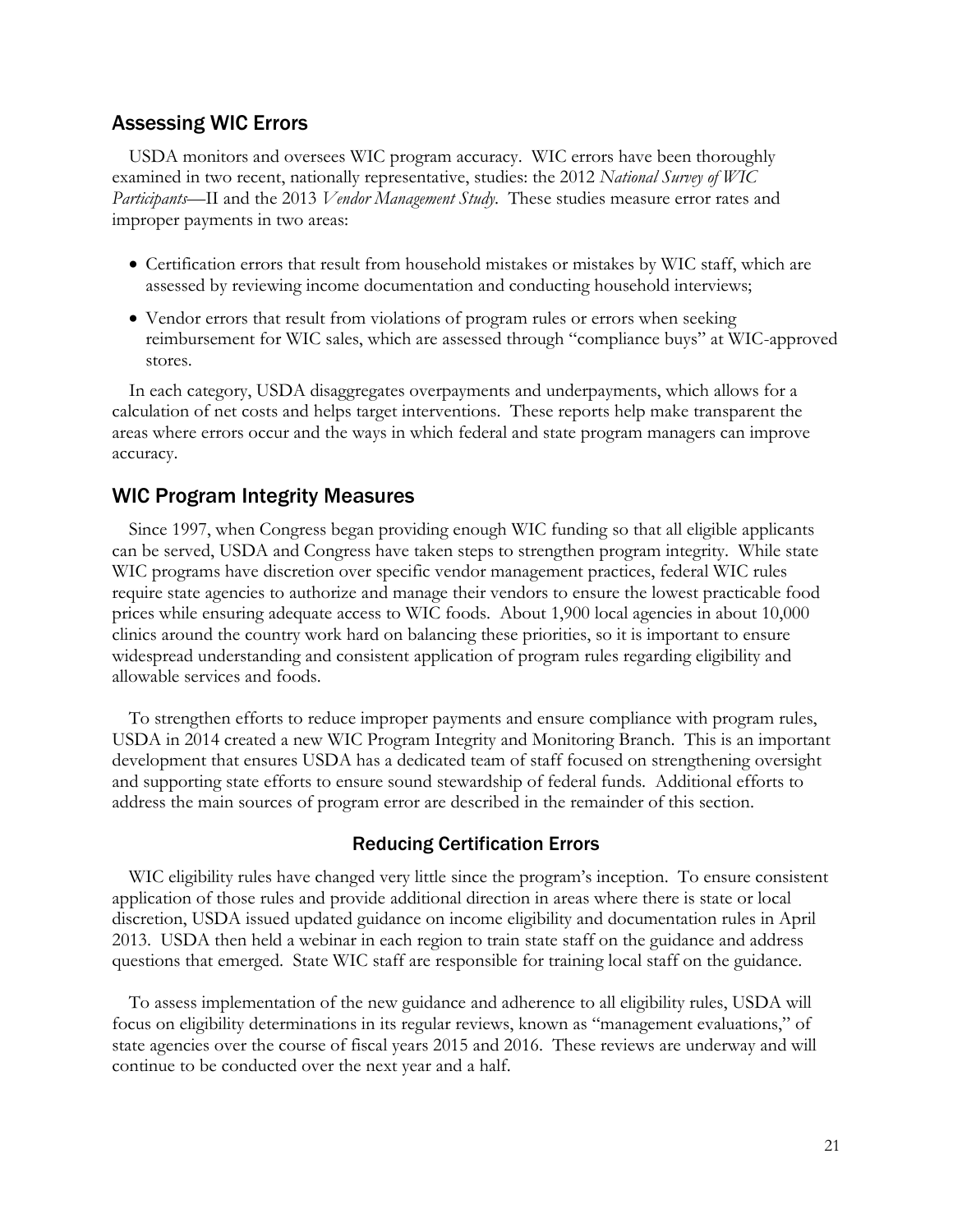### Strengthening Vendor Management

There are multiple kinds of vendor errors. For example, a vendor could allow participants to purchase foods or other items that are not part of WIC's carefully tailored food package, either deliberately or because a cashier or participant does not understand WIC rules. A vendor could allow a participant to use an expired voucher. Or a vendor could seek reimbursement from the state for more foods than the participant actually received or for higher prices than the store actually charges.

State WIC programs are responsible for vendor oversight. As described above, states are required to establish criteria for approving WIC vendors based on business practices, pricing, and stocking practices. States also assign them to peer groups, ensure that their prices are consistent with local grocery prices, and set limits on the reimbursement WIC will provide for each voucher.

At various points in WIC's history, WIC-approved vendors have found ways to violate, or exploit loopholes in, vendor rules. In the late 1990s and early 2000s, there was a rapid proliferation of "WIC-only" stores. These stores generally sold only WIC foods and only attempted to serve WIC participants. Because they made the shopping transaction much easier than at regular grocery stores and provided incentives to participants to shop there, they quickly attracted large segments of WIC participants in certain states. For example, in California, where these stores were most prevalent, 40 percent of WIC purchases in 2004 were made at WIC-only stores.

But WIC-only stores tended to have higher shelf prices than regular stores and as a result were driving up the cost of providing WIC benefits. WIC participants receive the same food items regardless of the shelf price charged for these foods. Participants consequently are not pricesensitive to the amounts that stores charge for WIC food items. Since regular retail food stores need to attract a wide customer base, market forces induce them to keep prices for WIC food items low enough to attract non-WIC shoppers; if a store prices these items too high, it is likely to lose customers to other stores. But WIC-only stores had no need to attract non-WIC customers — and thus no need to keep prices for WIC foods in line with the amounts charged at comparable stores that serve non-WIC customers. Therefore, WIC-only stores tended to have higher shelf prices than regular competitive stores.

The Child Nutrition and WIC Reauthorization Act of 2004 strengthened vendor management rules for all stores and curbed the ability of WIC-only stores to drive up program costs. Since then, if a state chooses to authorize WIC-only stores, their peer group placement and pricing criteria must be designed to ensure that WIC-only stores are cost-neutral to the program. Moreover, WIC-only stores are not permitted to offer incentives of more than minimal value to entice WIC participants to shop there.

More recently, vendors in a few states found ways to violate program rules and exploit loopholes. For example, regular small grocery stores in California, which are not subject to the rules that apply to WIC-only stores, began applying for WIC authorization in increasing numbers and charging much higher prices for WIC-approved foods than other similar products. USDA's regular management evaluation uncovered the problem and USDA worked closely with the state WIC program to establish an entirely new vendor management system, which quickly brought program costs back in line with competitive pricing. While the new system was being developed and implemented, USDA required the state to maintain a moratorium on authorizations of new vendors.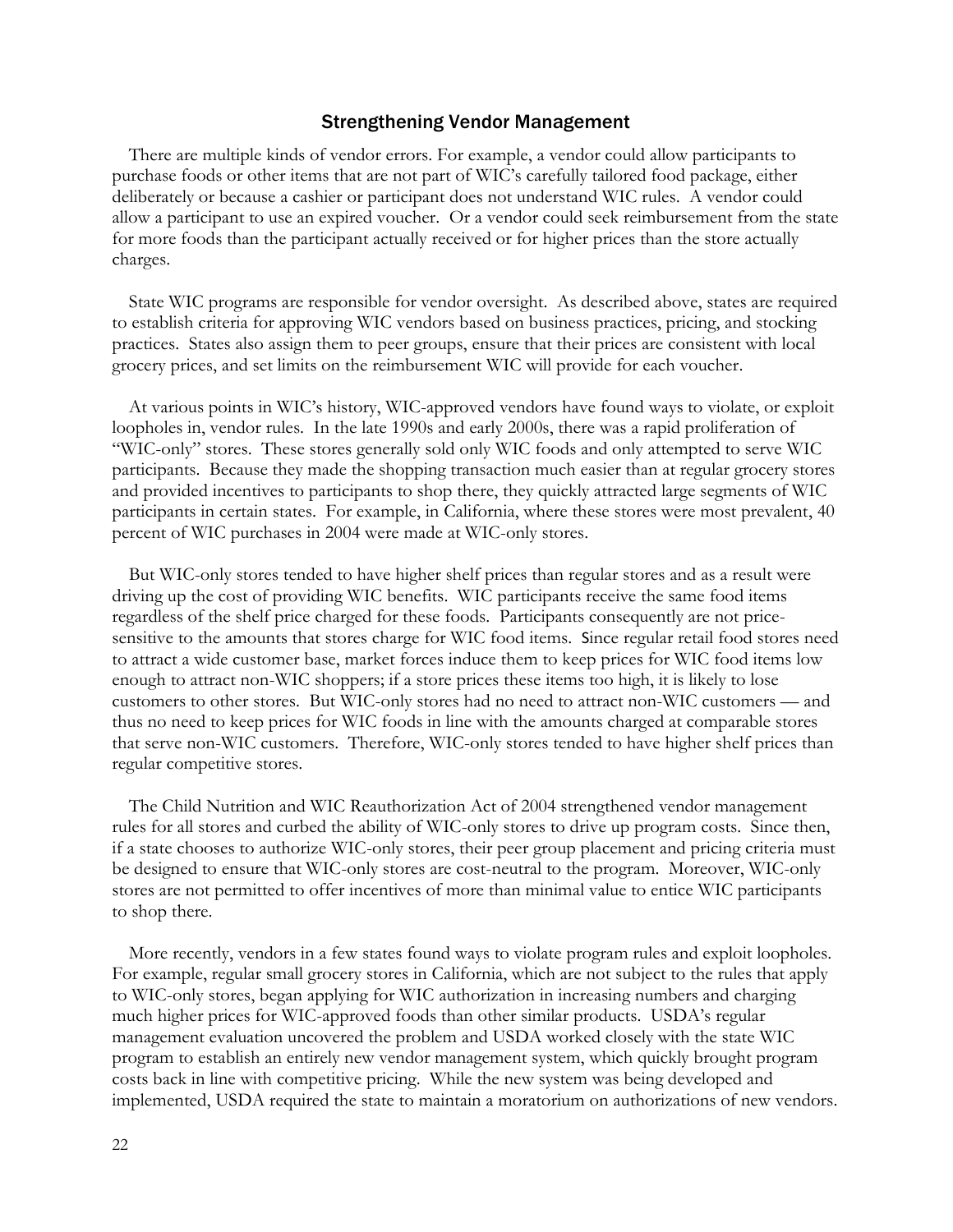USDA allowed the state to lift the moratorium only when the new system had been implemented, specific corrective actions had been taken, and the state program had sufficient vendor monitoring staff in place to ensure compliance with the new vendor rules.

In response to similar troubling findings in management evaluations in a couple of other states, USDA decided to focus management evaluations during fiscal years 2013 and 2014 on vendor management. USDA is now using those findings to identify areas where states could benefit from additional support and where stronger oversight is needed. In addition, USDA has identified specific follow-up activities that state WIC programs must take to address deficiencies.

Up until now, states have designed their vendor management rules and targeted oversight efforts without the benefit of a systematic review of best practices. To provide states with more guidance and information, USDA has launched two studies focused on vendor management. One study is closely examining peer grouping in six states to assess the effectiveness of the peer group criteria in use and hypothetical alternatives. This study will also identify best practices and innovative approaches to peer grouping. The other study focuses on how states can best identify high-risk vendors so they can target oversight and compliance resources most effectively.

# Future WIC Program Integrity Improvements

The reauthorization process offers an opportunity to identify and support strategies to reduce errors in the WIC program. We recommend that the Committee consider the following ideas for further exploration. Some of these ideas do not require authorizing language but would require sufficient appropriations to support the new or expanded activity.

- **Certification guidance**. The findings of USDA's management reviews focused on eligibility determinations will offer a rich supply of information to help target additional efforts to improve the accuracy of eligibility determinations. Once USDA has conducted the reviews, the department can assess the findings to identify areas where more guidance or oversight would be helpful. USDA can then develop guidance and conduct trainings focused on these areas.
- **Electronic benefits.** In certain recent years, Congress has provided dedicated funding for management information system improvements, including the transition to electronic benefit issuance. Continued funding for these improvements is essential to reducing errors in the WIC program and enabling state WIC programs to strengthen program management and compliance on a long-term basis. It will also make it substantially easier for participants to obtain WIC foods, enhancing WIC's effectiveness. Providing the full amount of funding needed to allow states to transition to electronic benefits without the uncertainty of the annual appropriations process would allow USDA and states to plan their transitions and would help ensure that all states are offering electronic benefits by the 2020 deadline in federal law.
- **Management evaluations.** Since fiscal year 2013, USDA has focused its regular reviews of state WIC programs, known as management evaluations, on the two primary areas of program error: certification error and vendor error. These evaluations have identified specific weakness that states are then required to address. Another important use of the information gathered in these evaluations is to identify patterns across states so that USDA can provide support where it is most needed and share best practices. USDA has begun the process of gathering this kind of information, but it is worth exploring whether this Committee can further that process.